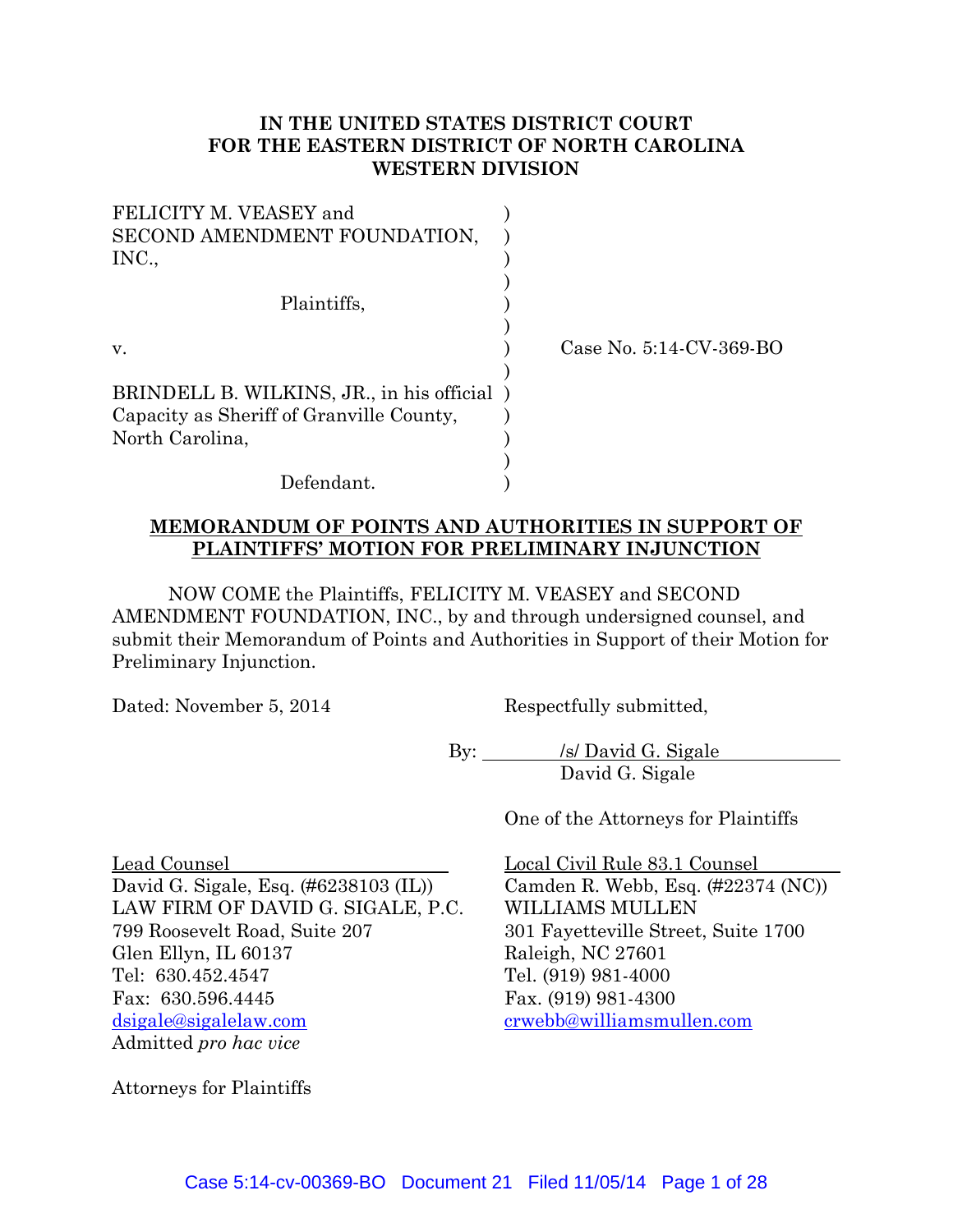# *TABLE OF CONTENTS*

| A <sub>1</sub> | North Carolina's Statute Bars Legal Aliens from Concealable                                                                            |
|----------------|----------------------------------------------------------------------------------------------------------------------------------------|
| B.             | The Registration Prohibition's Impact on Veasey and Similarly-                                                                         |
|                |                                                                                                                                        |
|                |                                                                                                                                        |
| L.             | THE SECOND AMENDMENT APPLIES TO PLAINTIFF VEASEY<br>AND THE ORGANIZATIONAL PLAINTIFFS' LEGAL ALIEN                                     |
| II.            | PLAINTIFFS WILL SUFFER IRREPARABLE HARM IN THE<br>ABSENCE OF PRELIMINARY INJUNCTIVE RELIEF 14                                          |
| III.           | TRADITIONAL LEGAL REMEDIES ARE INADEQUATE TO<br>RELIEVE THE HARM OF THE BAN ON CONCEALABLE<br>FIREARM REGISTRATION BY LEGAL ALIENS  16 |
| IV.            | PLAINTIFFS WILL PREVAIL ON THE MERITS, AS<br>NORTH CAROLINA'S BAN ON CONCEALABLE FIREARM<br>ENDORSEMENTS VIOLATES THEIR SECOND AND     |
| V.             | THE BALANCE OF INTERESTS FAVOR IMMEDIATE                                                                                               |
|                |                                                                                                                                        |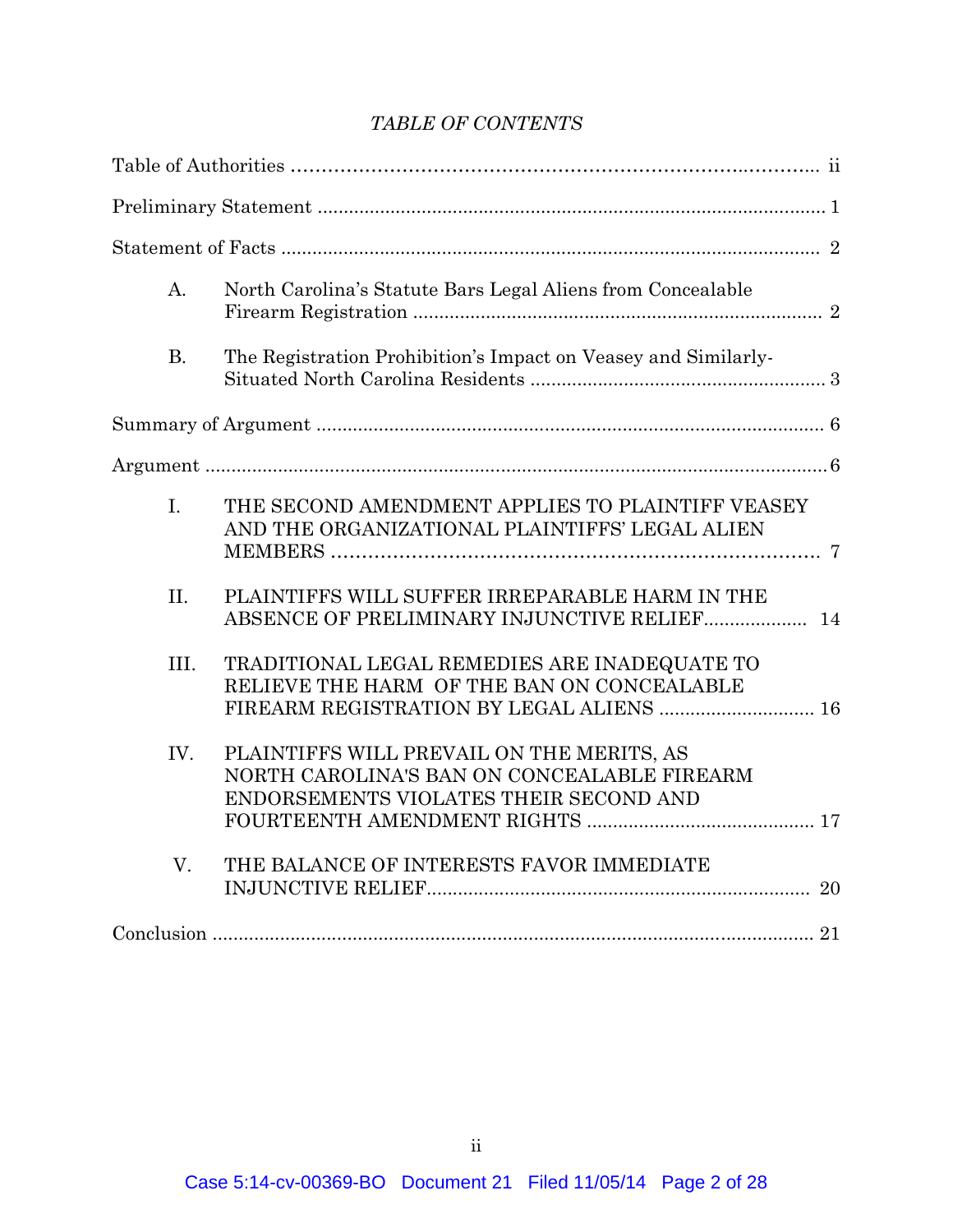# *TABLE OF AUTHORITIES*

| <u>Cases</u>                                                                                           |
|--------------------------------------------------------------------------------------------------------|
| Bateman v. Perdue,                                                                                     |
| Bridges v. Wixon,                                                                                      |
| Centro Tepeyac v. Montgomery County,                                                                   |
| City of Cleburne v. Cleburne Living Center,                                                            |
| District of Columbia v. Heller,                                                                        |
| Elrod v. Burns,                                                                                        |
| Ezell v. City of Chicago,                                                                              |
| Fletcher v. Haas,                                                                                      |
| Fotoudis v. City and County of Honolulu,<br>2014 U.S.Dist. LEXIS 130525 (D.HI, September 17, 2014)  18 |
| Graham v. Richardson,                                                                                  |
| Jackson v. Eden,                                                                                       |
| Kikumura v. Hurley,                                                                                    |
| Kwong Hai Chew v. Colding,                                                                             |
| League of Women Voters of N.C. v. North Carolina,                                                      |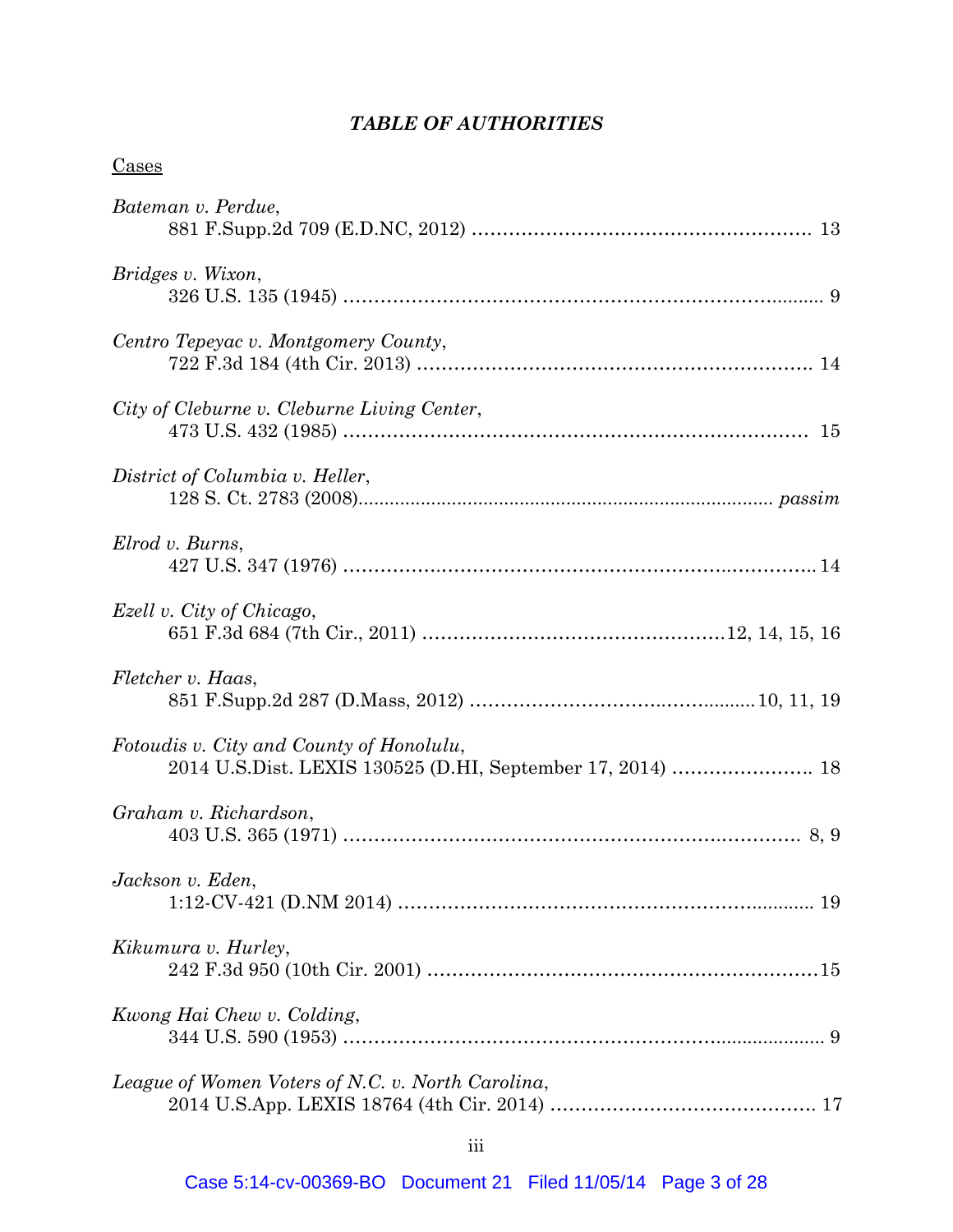| Legend Night Club v. Miller,              |
|-------------------------------------------|
| Lux $v.$ Judd,                            |
| McDonald v. City of Chicago,              |
| Moore v. Madigan,                         |
| Nino de Rivera Lajous v. Sankey,          |
| Pashby v. Delia,                          |
| People v. Bounsari,                       |
| People v. Rappard,                        |
| Pot v. Witt,                              |
| Real Truth About Obama, Inc. v. FEC,      |
| Richmond Newspapers v. Virginia,          |
| Rum Creek Coal Sales, Inc. v. Caperton,   |
| Russian Volunteer Fleet v. United States, |
| Smith v. State of South Dakota,           |
| State v. Kerner,                          |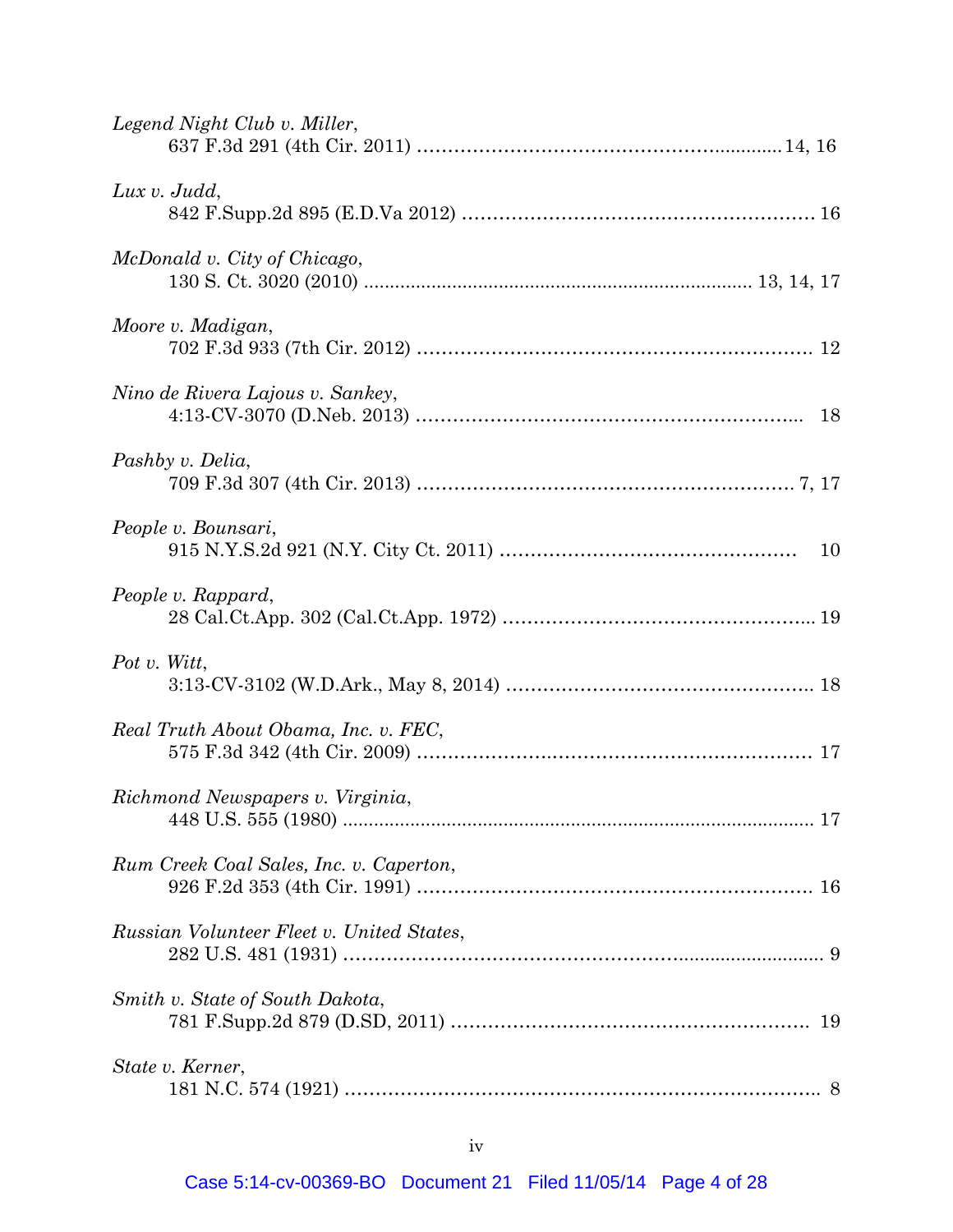| State of Washington v. Ibrahim,           |
|-------------------------------------------|
| Takahashi v. Fish & Game Commission,      |
| United States v. Boffil-Rivera,           |
| United States v. Carolene Products Co.,   |
| United States v. Flores-Higuera,          |
| United States v. Huitron-Guizar,          |
| United States v. South Carolina,          |
| United States v. Verdugo-Urquidez,        |
| United States ex rel. Turner v. Williams, |
| Wetzel v. Edwards,                        |
| Winter v. NRDC, Inc.,                     |
| Wong Wing v. United States,               |
| Yick Wo v. Hopkins,                       |
| Zadvydas v. Davis,                        |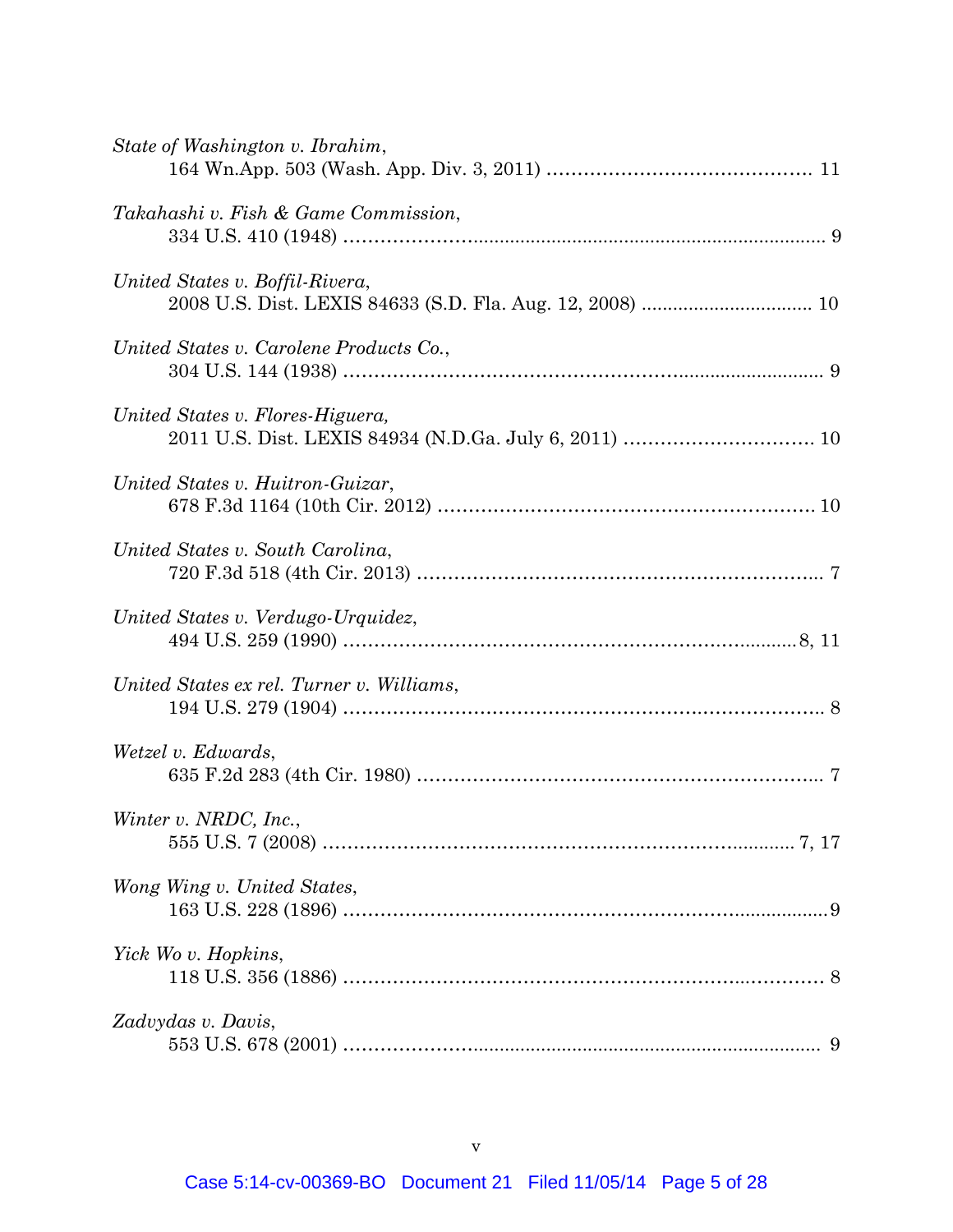# Constitutional Provisions

# Statutes, Rules, and Ordinances

## **Other Authorities**

| 11A Charles Alan Wright et al., Federal Practice and Procedure § 2948.1                                                                                |  |
|--------------------------------------------------------------------------------------------------------------------------------------------------------|--|
| T. Alexander Aleinikoff, Semblances of Sovereignty: The Constitution, the State,                                                                       |  |
| Gerald M. Rosberg, The Protection of Aliens from Discriminatory Treatment by the<br><i>National Government</i> , 1977 Sup. Ct. Rev. 275, 337 (1978) 11 |  |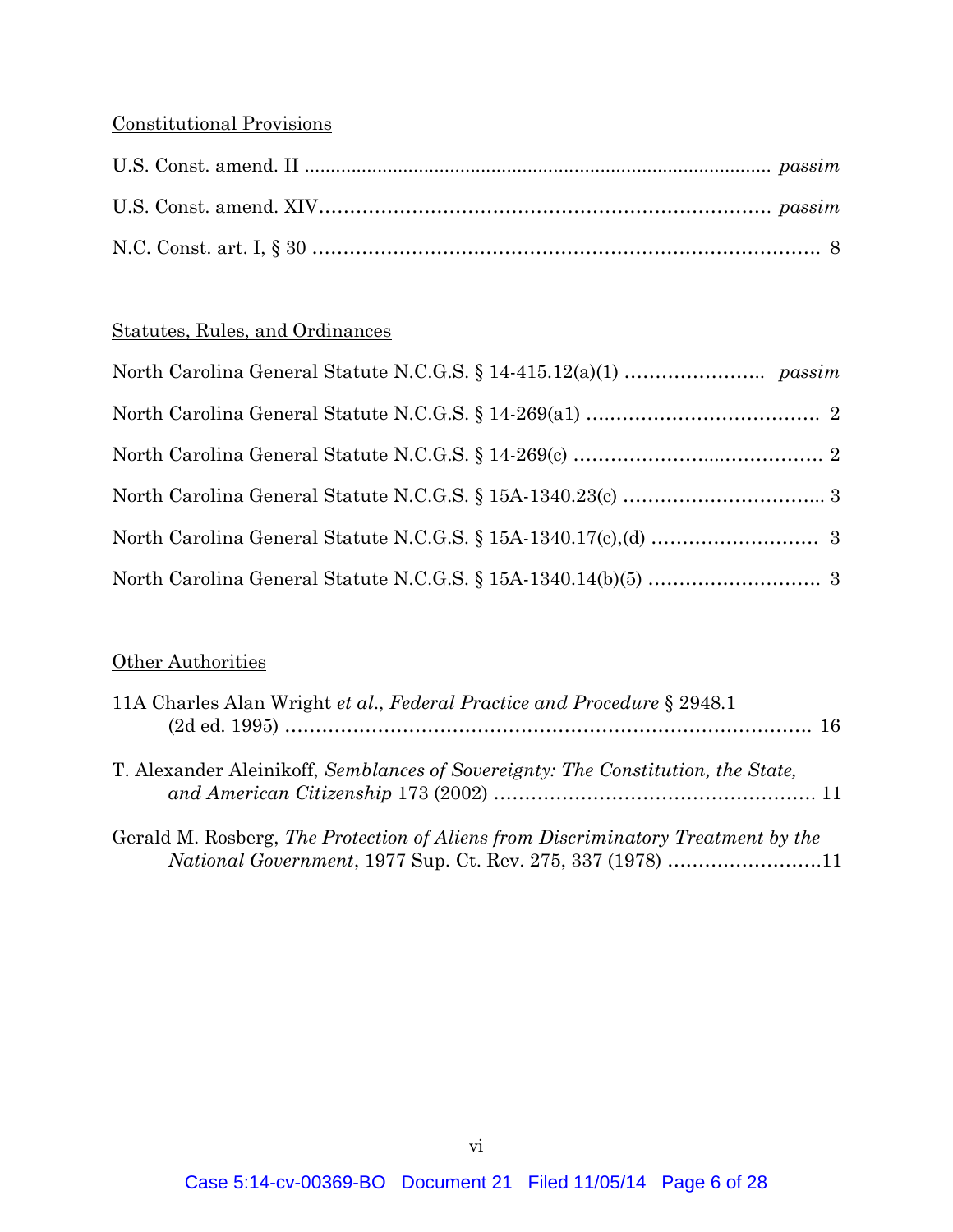### **MEMORANDUM OF POINTS AND AUTHORITIES IN SUPPORT OF PLAINTIFFS' MOTION FOR PRELIMINARY INJUNCTION**

#### *PRELIMINARY STATEMENT*

North Carolina General Statute ("N.C.G.S.") § 14-415.12(a)(1), which denies otherwise-qualified lawful resident aliens the ability to obtain an permit to bear concealable firearms for public carrying, flatly violates the Plaintiffs' Second Amendment rights to keep and bear arms. Also, because otherwise-qualified United States citizens are not restricted from obtaining a concealed carry permit in North Carolina, Plaintiffs' right to equal protection of the law under the Fourteenth Amendment is being violated. The deprivations of constitutional rights subject Plaintiffs to irreparable harm, and is such a clear-cut unconstitutionally-inflicted harm that Plaintiffs are clearly likely to succeed on the merits by the conclusion of this litigation.

The State's law, if not preliminarily enjoined, also poses an immediate threat to public safety, as an entire class of North Carolina residents has been and continues to be wrongfully denied the right and ability the full ability to defend their persons from criminal attack. North Carolina has no valid interest in completely banning legal aliens from registering concealable firearms for public carrying when citizens are not so banned. Therefore, the balance of interests falls heavily on Plaintiffs' side, and preliminary injunctive relief is warranted and appropriate.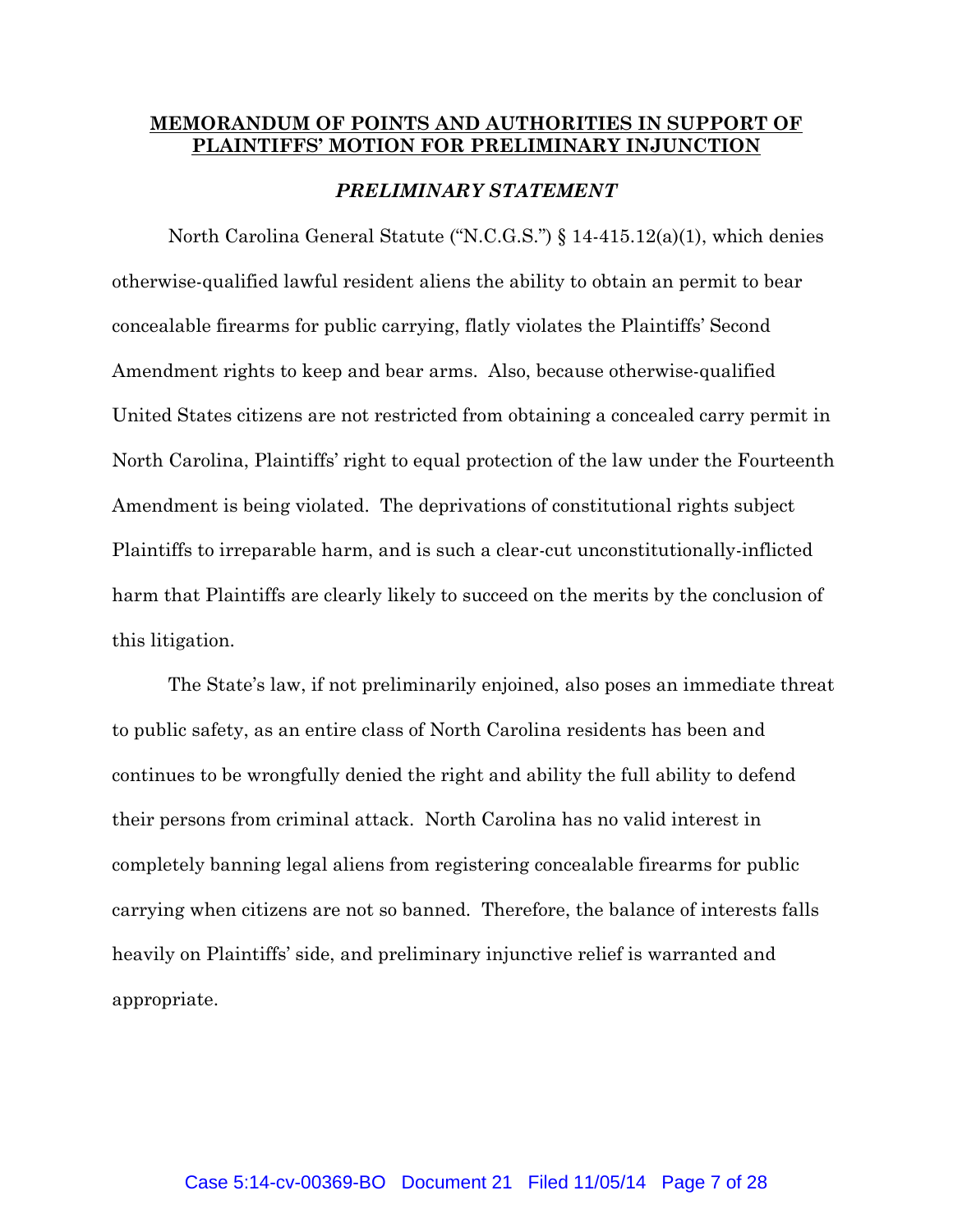#### *STATEMENT OF FACTS*

### *A. North Carolina's Statute Bars Legal Aliens from Concealable Firearm Registration.*

The State of North Carolina requires that its residents who wish to obtain a

permit to carry a concealed handgun ("CCP") must apply to the Sheriff of the

County in which he or she resides. In Veasey's case this is the Defendant Wilkins.

N.C.G.S. § 14-415.12 provides in pertinent part:

- (a) The sheriff shall issue a permit to an applicant if the applicant qualifies under the following criteria:
- (1) The applicant is a citizen of the United States and has been a resident of the State 30 days or longer immediately preceding the filing of the application. (Emphasis added.)

N.C.G.S. § 14-415.12(a)(1).

N.C.G.S. § 14-269(a1), in relevant part, prohibits one from willfully and intentionally carrying concealed about his/her person a concealed pistol or gun unless the person is on his/her own premises, the person is carrying a concealed handgun while possessing a concealed handgun permit and carrying said handgun within the scope of the permit.

N.C.G.S. § 14-269(c) states, in relevant part, "[a]ny person violating the provisions of subsection (a1) of this section shall be guilty of a Class 2 misdemeanor for the first offense. A second or subsequent offense is punishable as a Class I felony."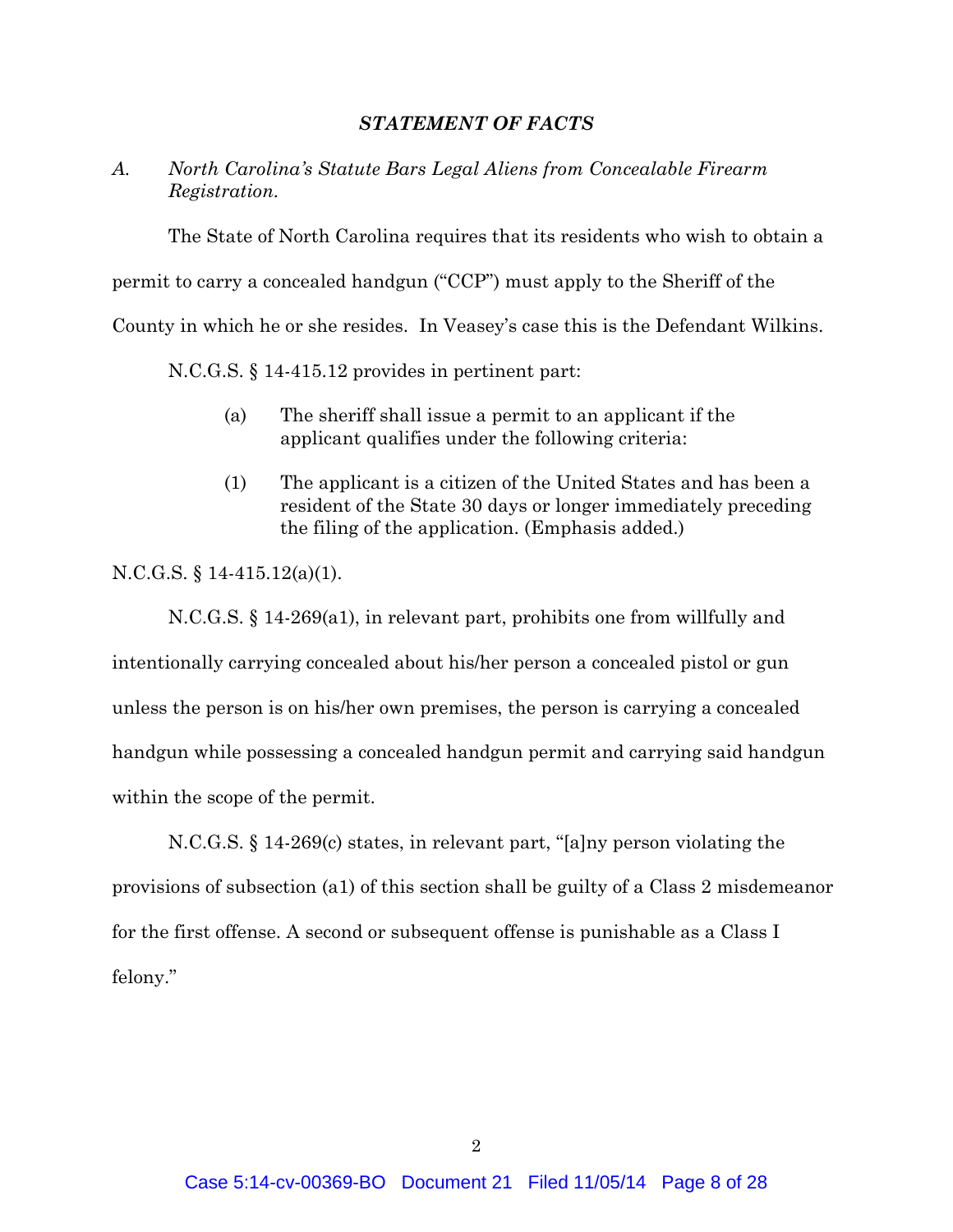N.C.G.S. § 15A-1340.23(c) provides that a Class 2 misdemeanor with no prior convictions may receive a sentence of 1-30 days, with a community punishment authorized and a maximum \$1000.00 fine.

N.C.G.S. § 15A-1340.17(c) and (d) provides that a Class I felony with one Class Al misdemeanor conviction (See N.C.G.S. § 15A-1340.14(b)(5)) may receive a presumptive sentence of 4-17 months, with a community punishment authorized and a fine subject to the court's discretion.

These Code sections prohibit Veasey and all other legal aliens residing in North Carolina from obtaining a concealed carry permit, and therefore from the public concealed carry of firearms for self-defense.

It is unclear what North Carolina's claimed purpose was for enacting this prohibition, which serves solely to discriminate against North Carolina's qualified legal alien population, including Veasey and members of SAF, though there is no purpose North Carolina can offer that passes constitutional muster.

### *B. The Registration Prohibition's Impact on Veasey and Similarly-Situated North Carolina Residents.*

Plaintiff Veasey is 38 years old, and a citizen of Australia residing with her family in Butner, North Carolina, and who has done so since 2004. She also lived in neighboring Durham County, North Carolina from 2001-2004. Veasey received her permanent resident visa (a/k/a "green card") in 2001. Prior to that Veasey was on a work visa, which she had while she worked at the Australian Embassy in Washington, D.C. Prior to that, she briefly was in the United States on a tourist visa. Felicity has been employed in IT and telecommunications for the same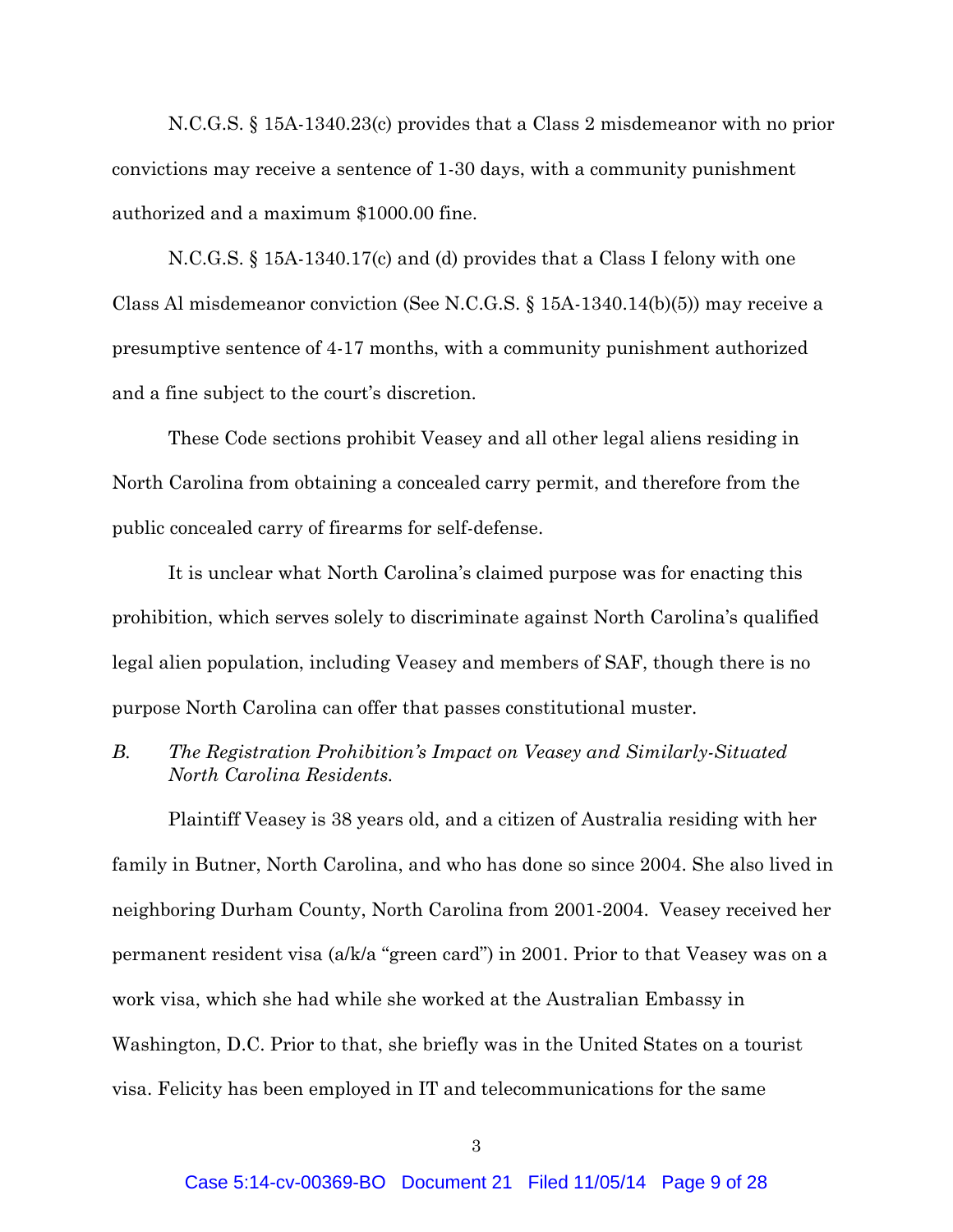company in North Carolina since 2001. In sum, she has many solid connections to the State of North Carolina and the Butner area, including her husband and stepson who reside with her in the area (*See* ¶1 of Declaration of Felicity M. Todd Veasey, attached hereto).

Veasey is allowed to possess a handgun in North Carolina only in her house or on her property, but is prohibited by N.C.G.S. § 14-415.12(a)(1) from obtaining a concealed carry permit, and thus generally carrying a handgun in a concealed manner for self-defense (See ¶2 of Veasey Declaration).

Veasey would carry a loaded and functional concealed handgun in public for self-defense, but she refrains from doing so because she fears arrest, prosecution, fine, and imprisonment as she understands it is unlawful for a non-citizen to carry a concealed handgun in North Carolina (*See* ¶5 of Veasey Declaration).

In October, 2012, Veasey was notified by the Granville County Sheriff's Office that she was ineligible for a concealed carry permit because she is not a citizen. She was told not to bother applying because her application would be denied on the basis of citizenship and the money for the application fee would be wasted. Therefore, Felicity's attempt to apply for a concealed carry permit was denied. (*See* ¶3 of Veasey Declaration).

Defendant Wilkins is the Sheriff of Granville County, North Carolina. In Wilkins's official capacity, he is responsible for enforcing certain of North Carolina's laws, customs, practices, and policies, specifically including N.C.G.S. § 14-  $415.12(a)(1)$ . In that capacity, Wilkins is presently enforcing the laws, customs,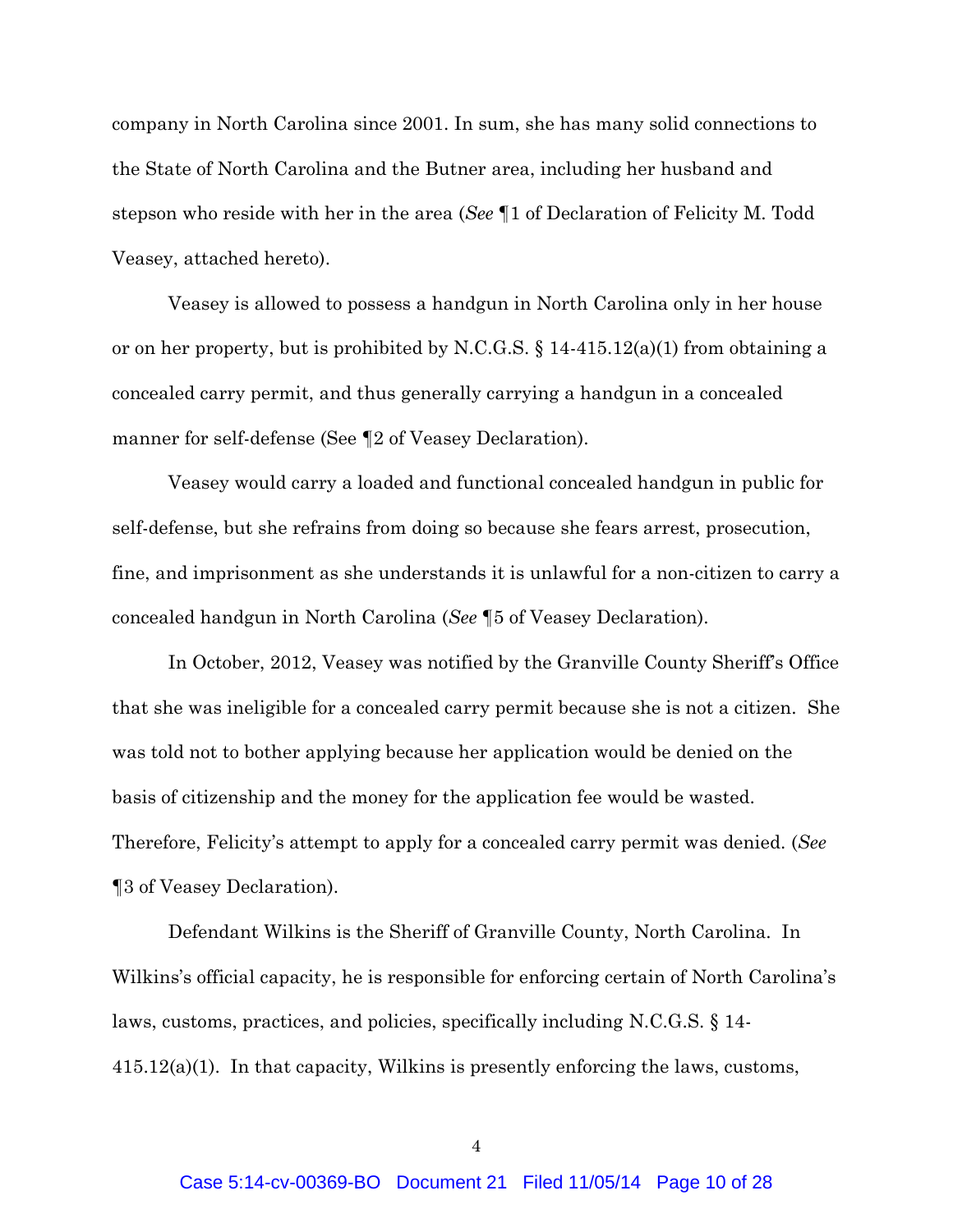practices and policies complained of in this action. Specifically, Wilkins is the authority charged with processing and issuing concealed carry permit applications in Granville County, North Carolina. He is sued in his official capacity (Defendant's Answer to Complaint (Doc. 13) at ¶15).

SAF is a non-profit membership organization incorporated under the laws of Washington with its principal place of business in Bellevue, Washington. SAF's membership includes lawfully admitted aliens residing in North Carolina. SAF has over 650,000 members and supporters nationwide, including many in the State of North Carolina. Veasey is a member of SAF. The purposes of SAF include education, research, publishing and legal action focusing on the Constitutional right privately to own and possess firearms. SAF litigates this action on behalf of itself and its members, and as such has organizational standing to pursue this action and Motion (*See* ¶2 of Declaration of Julianne H. Versnel, Director of Operations of SAF, attached hereto).

Veasey is a member of SAF (*See* ¶6 of Veasey Declaration).

Every day that passes without relief from North Carolina's registration prohibition, all legal aliens residing in North Carolina who are otherwise qualified to obtain a concealed carry permit, including Veasey and the members and supporters of Plaintiff SAF, are frustrated in their ability to carry handguns in a concealed manner for self-defense, and to enjoy their constitutional rights.

But for the criminal enactments challenged in this complaint, and Defendant's enforcement of same, Veasey and the qualified legal alien members of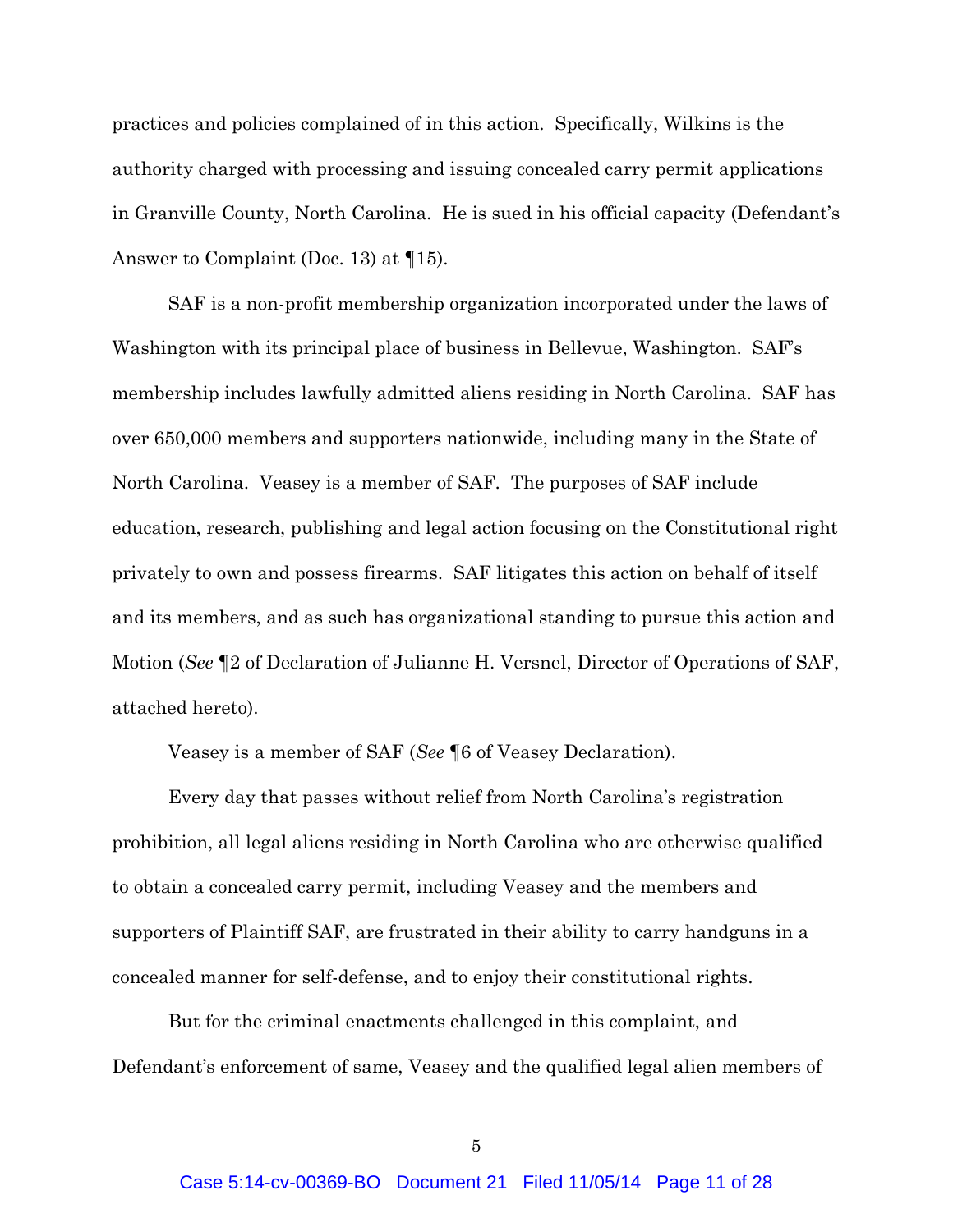SAF would obtain permits and carry concealable firearms for self-defense, but refrain from doing so for fear of arrest, prosecution, fine and incarceration (*See* ¶5 of Veasey Declaration; ¶4 of Versnel Declaration).

#### *SUMMARY OF ARGUMENT*

North Carolina's prohibition on legal aliens obtaining a concealed carry permit for self-defense, regardless of said legal alien's qualifications to do so, unquestionably violates the constitutional guarantees of keeping arms and equal protection under the laws, as do any other of North Carolina's various statutes that, regardless of their facial validity, undeniably frustrate constitutionally-secured equal rights of concealed handgun possession.

Considering the certainty of success on the merits, Plaintiffs are entitled to preliminary injunctive relief. Plaintiffs are suffering, and will continue to suffer, irreparable harm in the absence of injunctive relief, for which there is no adequate remedy at law. Granting Plaintiffs relief cannot injure Defendant. And given the degree to which North Carolina's concealed carry permit prohibition threatens the safety of Plaintiffs, the public interest - already favoring the exercise of fundamental rights - is clearly satisfied by immediately enjoining North Carolina's unconstitutional practices.

#### *ARGUMENT*

"A plaintiff seeking a preliminary injunction must establish that he is likely to succeed on the merits, that he is likely to suffer irreparable harm in the absence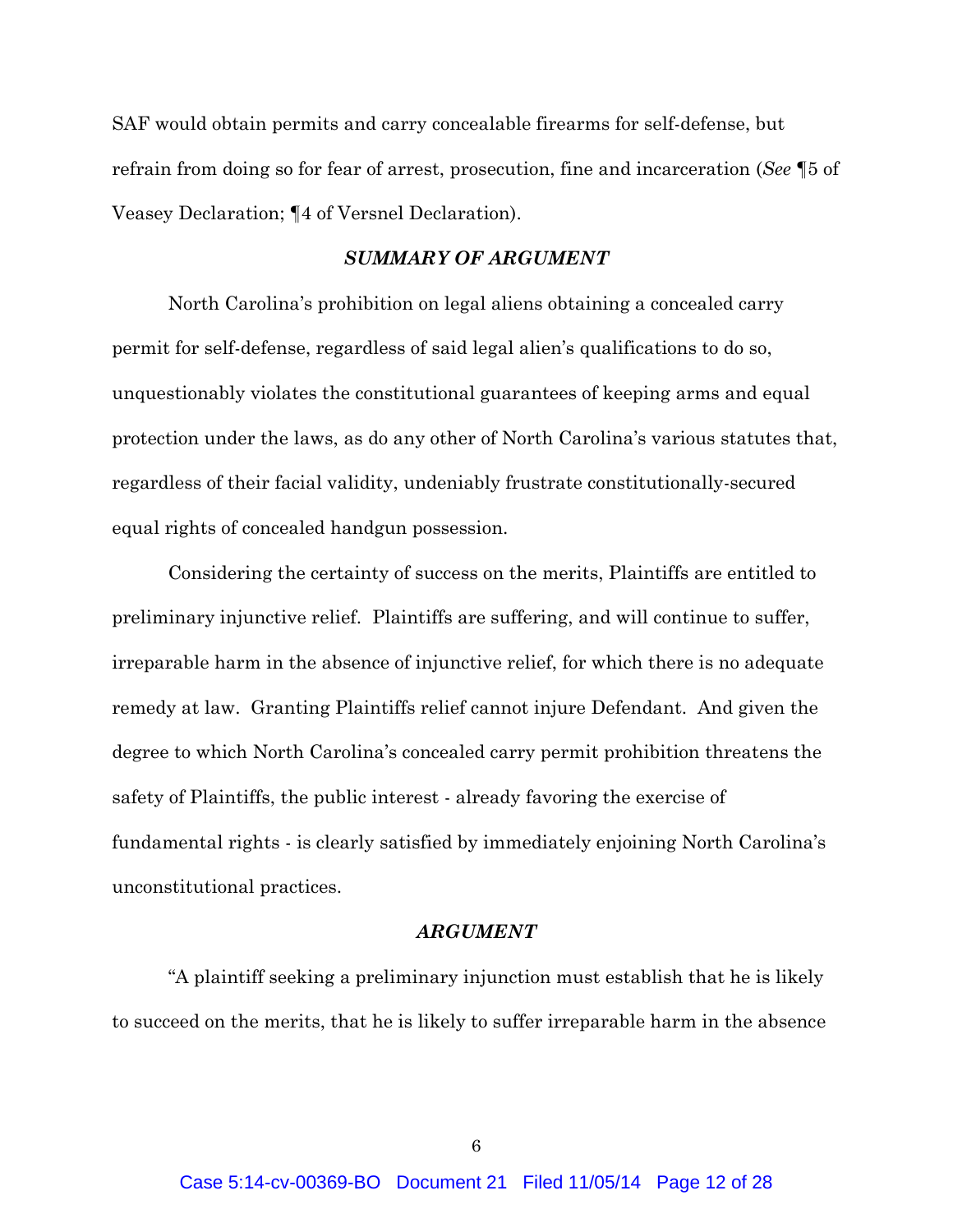of preliminary relief, that the balance of equities tips in his favor, and that an injunction is in the public interest." *Winter v. NRDC, Inc.*, 555 U.S. 7, 20 (2008).

Similarly, the Fourth Circuit acknowledged and evaluated these same four elements in *Pashby v. Delia*, 709 F.3d 307, 320 (4th Cir. 2013). Although other Fourth Circuit cases seem to have raised Plaintiffs' burden by requiring a "clear" showing of the first two elements (*See*, *e.g.*, *United States v. South Carolina*, 720 F.3d 518, 533 (4th Cir. 2013)), Plaintiffs' burden should be analyzed in accordance with *Winter*.

There are also some older cases which have held that because Plaintiffs are seeking a mandatory, rather than prohibitive, preliminary injunction, that the preliminary injunction should only be granted "only in those circumstances when the exigencies of the situation demand such relief." *Wetzel v. Edwards*, 635 F.2d 283, 286 (4th Cir. 1980). The denial of constitutional rights, and the threat to the Plaintiffs' safety, is such a circumstance.

Plaintiffs easily satisfy all these threshold requirements for obtaining preliminary injunctive relief, even under a heightened standard, and the balance of interests weigh heavily in their favor.

## I. THE SECOND AMENDMENT APPLIES TO PLAINTIFF VEASEY AND SAF'S LEGAL ALIEN MEMBERS

The question of whether Veasey, a lawful alien residing in North Carolina, and SAF's similarly-situated members enjoy Second and Fourteenth Amendment rights is an easy one – the Supreme Court has ruled that they do. ". . . '[T]he people' protected by the . . . Second [Amendment] . . . refers to a class of persons who are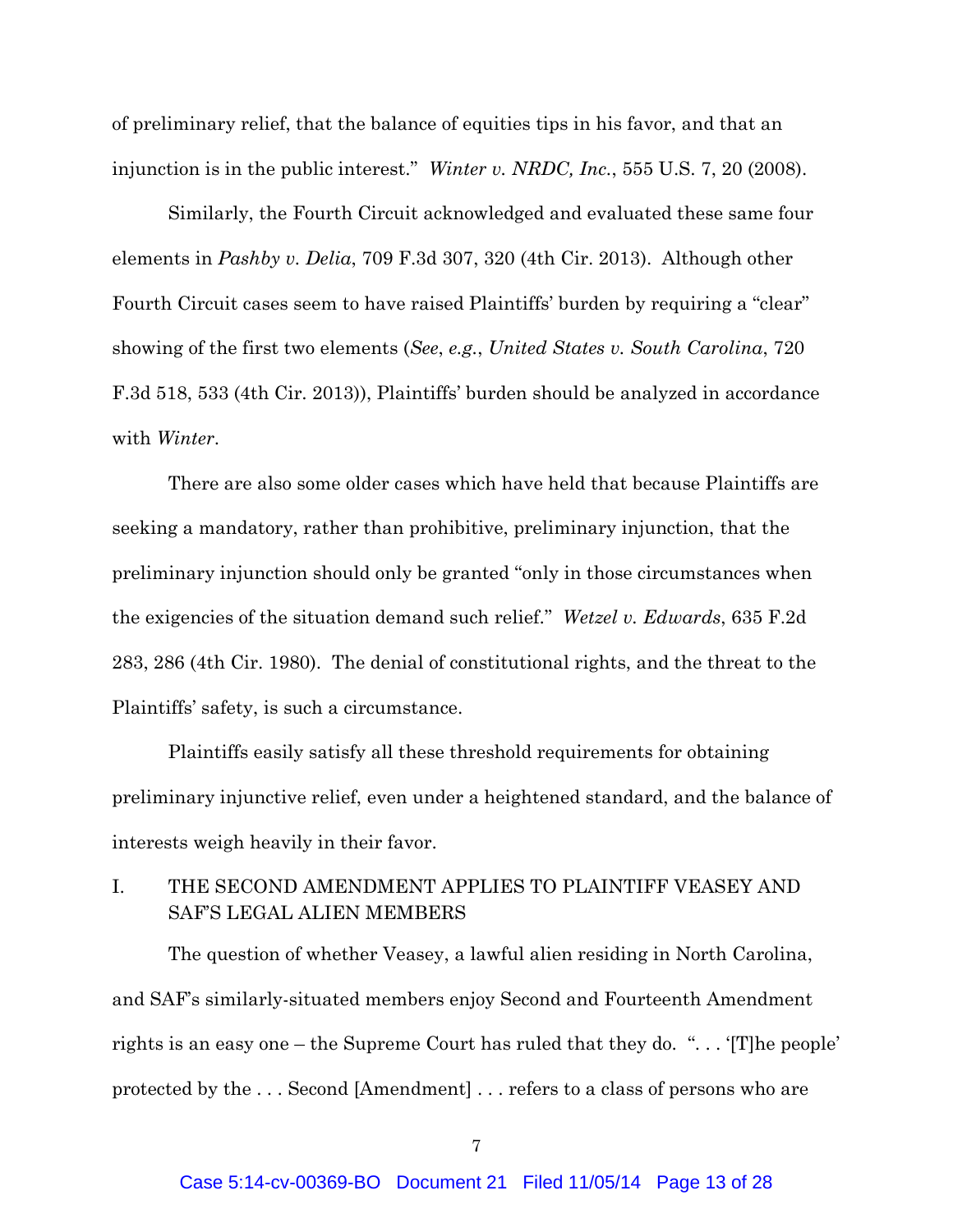part of a national community or who have otherwise developed sufficient connection with this country to be considered part of that community." *United States v. Verdugo-Urquidez*, 494 U.S. 259, 265 (1990). That includes those who are legally in the country. *See United States ex rel. Turner v. Williams*, 194 U.S. 279, 292 (1904). Of course, North Carolina acknowledges this to some extent; legal aliens are allowed firearm possession on their premises, and are even allowed to carry firearms openly. *See* N.C. Const. art. I, § 30; *State v. Kerner*, 181 N.C. 574, 576 (1921) ("right to bear arms unconcealed cannot be infringed."). However, North Carolina has arbitrarily decided that said legal aliens shall not be permitted to obtain a concealed carry permit, which would enable Veasey and others similarlysituated to defend themselves in every other circumstance the same as citizens.

"The Fourteenth Amendment provides, 'Nor shall any State deprive any person of life, liberty, or property, without due process of law; nor deny to any person within its jurisdiction the equal protection of the laws.' It has long been settled, and it is not disputed here, that the term 'person' in this context encompasses lawfully admitted resident aliens as well as citizens of the United States and entitles both citizens and aliens to the equal protection of the laws of the State in which they reside." *Graham v. Richardson*, 403 U.S. 365, 371 (1971) (citing *Yick Wo v. Hopkins*, 118 U.S. 356, 369 (1886)).

State action violates equal protection rights if it separates individuals into discrete classes based on citizenship and subjects those individuals to disparate treatment. *Graham*, 403 U.S. at 371, 377. A classification based on an individual's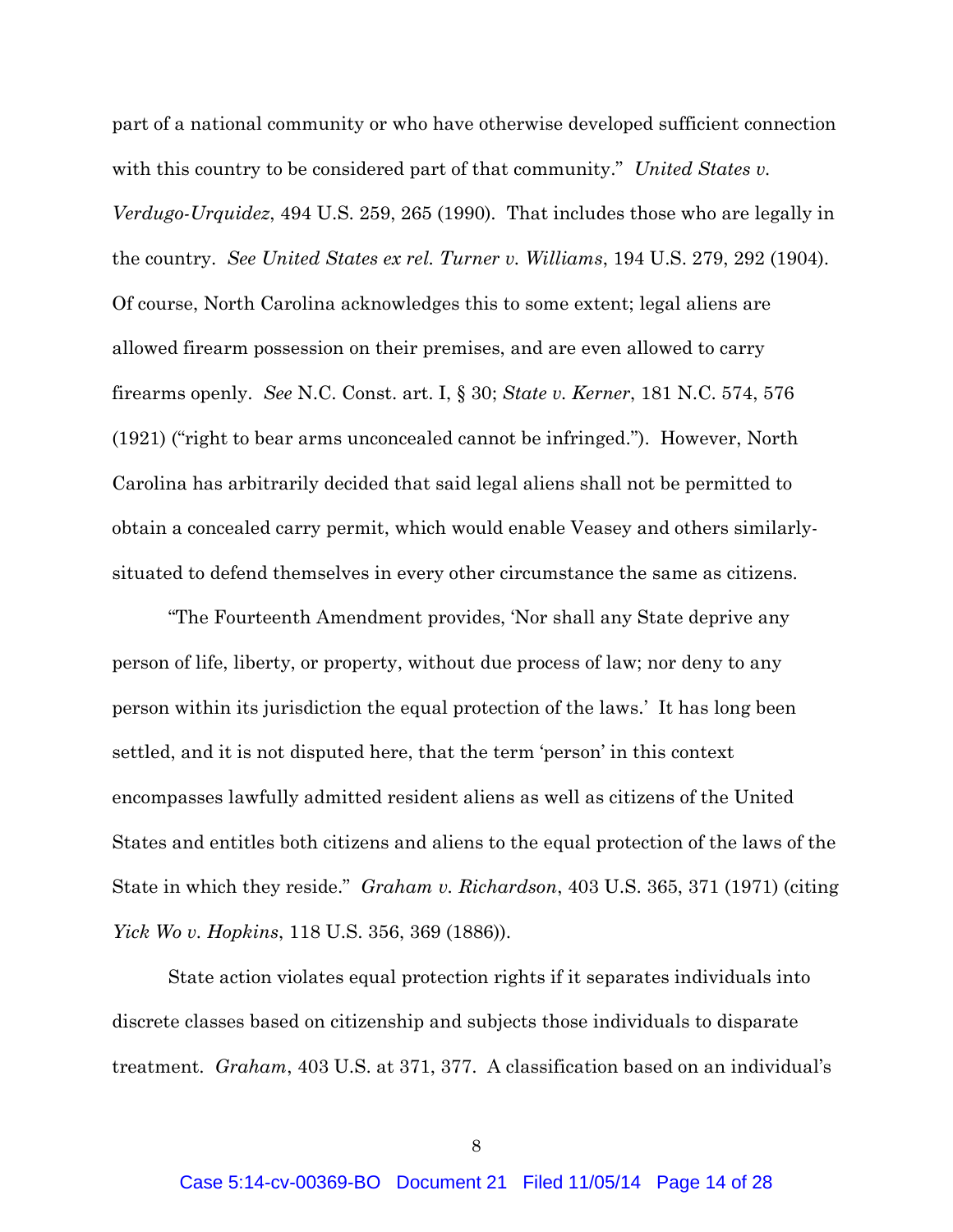status as an alien is "inherently suspect and subject to close judicial scrutiny." *Id.* at 372. "Aliens as a class are a prime example of a 'discrete and insular' minority (*see United States v. Carolene Products Co.*, 304 U.S. 144, 152-153, n. 4 (1938)) for whom such heightened judicial solicitude is appropriate." *Graham*, 403 U.S. at 372. "The Fourteenth Amendment and the laws adopted under its authority thus embody a general policy that all persons lawfully in this country shall abide 'in any state' on an equality of legal privileges with all citizens under non-discriminatory laws." *Id.* at 374 (quoting *Takahashi v. Fish & Game Commission*, 334 U.S. 410, 420 (1948)).

Further, legal aliens in the United States have been extended the same Constitutional rights as citizens in a variety of other situations for more than one hundred years. *See*, *e.g.*, *Kwong Hai Chew v. Colding*, 344 U.S. 590, 596 (1953) (resident alien is a "person" within the meaning of the Fifth Amendment); *Bridges v. Wixon*, 326 U.S. 135, 148 (1945) (resident aliens have First Amendment rights); *Russian Volunteer Fleet v. United States*, 282 U.S. 481 (1931) (Just Compensation Clause of Fifth Amendment); *Wong Wing v. United States*, 163 U.S. 228, 238 (1896) (resident aliens entitled to Fifth and Sixth Amendment rights). Even illegal aliens then-presently in the Country receive protection under the Fourteenth Amendment's Due Process Clause. (*See*, *e.g.*, *Zadvydas v. Davis*, 553 U.S. 678, 693 (2001)).

The Tenth Circuit addressed the issue of the constitutionality of 18 U.S.C. § 922(g)(5) as applied to an illegal alien, an issue not confronted here. *United States*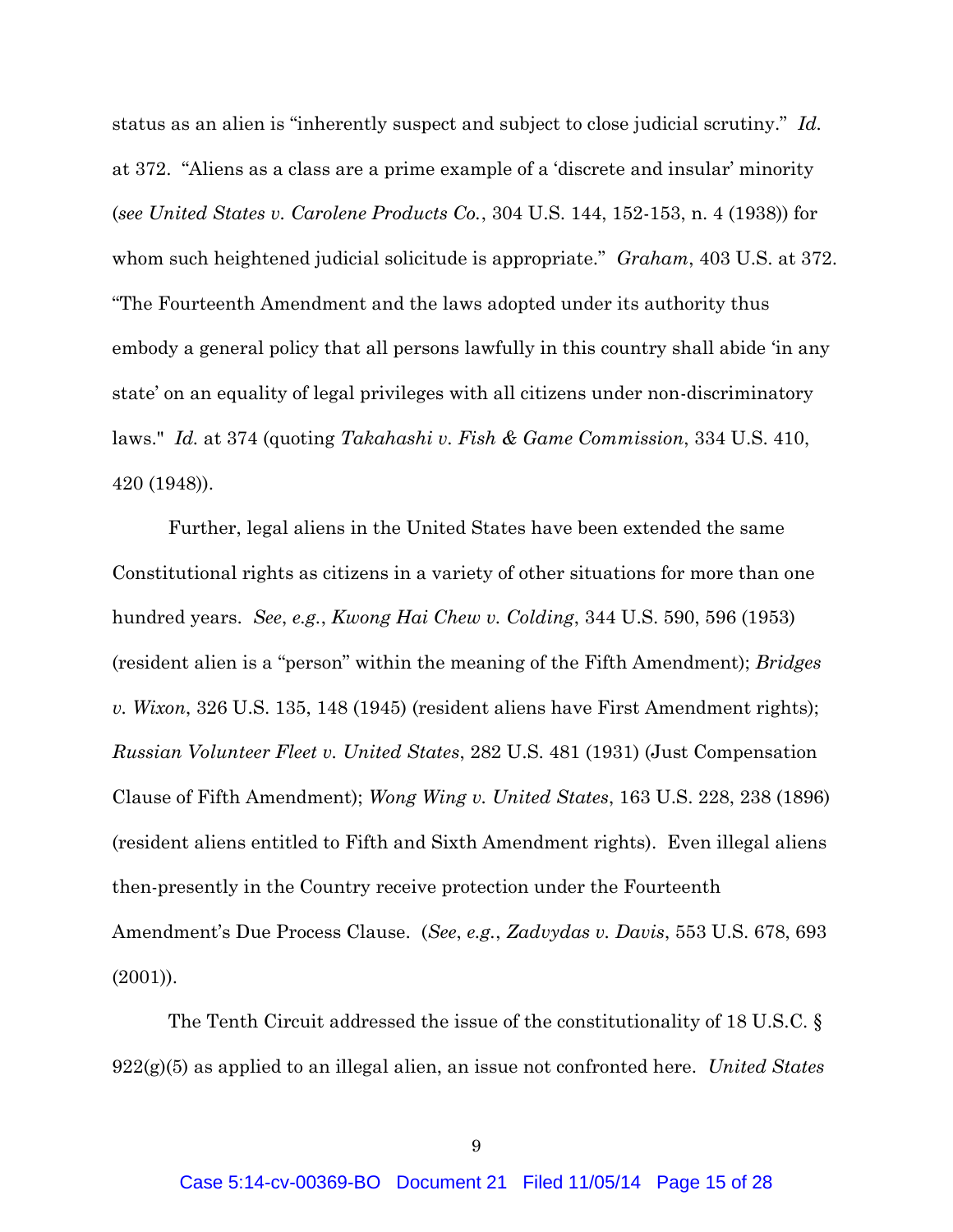*v. Huitron-Guizar*, 678 F.3d 1164 (10th Cir. 2012). However, in discussing the post-

*Heller* litigation, the Court noted as to lawful permanent residents like Veasey:

The thrust of *Heller*, or at least the intended thrust of much post-*Heller* litigation, has been to broaden the right. Recently some state statutes that burden gun possession by lawful permanent aliens (which  $\S 922(g)(5)$  does not cover) have been declared invalid under the Equal Protection Clause, which requires that strict scrutiny be applied to state laws that impose restrictions based on alienage. *See*, *e.g.*, *People v. Bounsari*, 31 Misc. 3d 304, 915 N.Y.S.2d 921, 924 (N.Y. City Ct. 2011) (invalidating New York statute dating from 1905, prohibiting noncitizens from possessing a dangerous weapon, and noting related decisions in Michigan, Nevada, California); *Fletcher v. Haas*, [851 F. Supp. 2d 287, 301] (D.Mass. Mar. 30, 2012) (holding that Massachusetts's firearm regime contravenes the Second Amendment as applied to lawful permanent residents).

*Huitron-Guizar*, 678 F.3d at 1170. Other Courts have also ruled along a line

dividing the lawful permanent resident from the illegal alien, where the lawful resident possesses Second Amendment rights and the illegal alien does not. *See*, *e.g.*, *United States v. Boffil-Rivera*, 2008 U.S. Dist. LEXIS 84633 at \*32 (S.D. Fla. Aug. 12, 2008) ("Congress has made a policy judgment, as it has in numerous other statutes, that *unlike citizens and legal residents*, illegal aliens by their very unauthorized nature and lack of allegiance to the government of the United States pose a greater risk to abuse firearms.") (Emphasis added.); *See also United States v. Flores-Higuera,* 2011 U.S. Dist. LEXIS 84934 at \*5 (N.D. Ga. July 6, 2011) ("Because Defendant is not a citizen, or at the least, a lawful resident with ties to the community, the Court concludes that he is not a member of the "political community" whose rights are protected by the Second Amendment.)"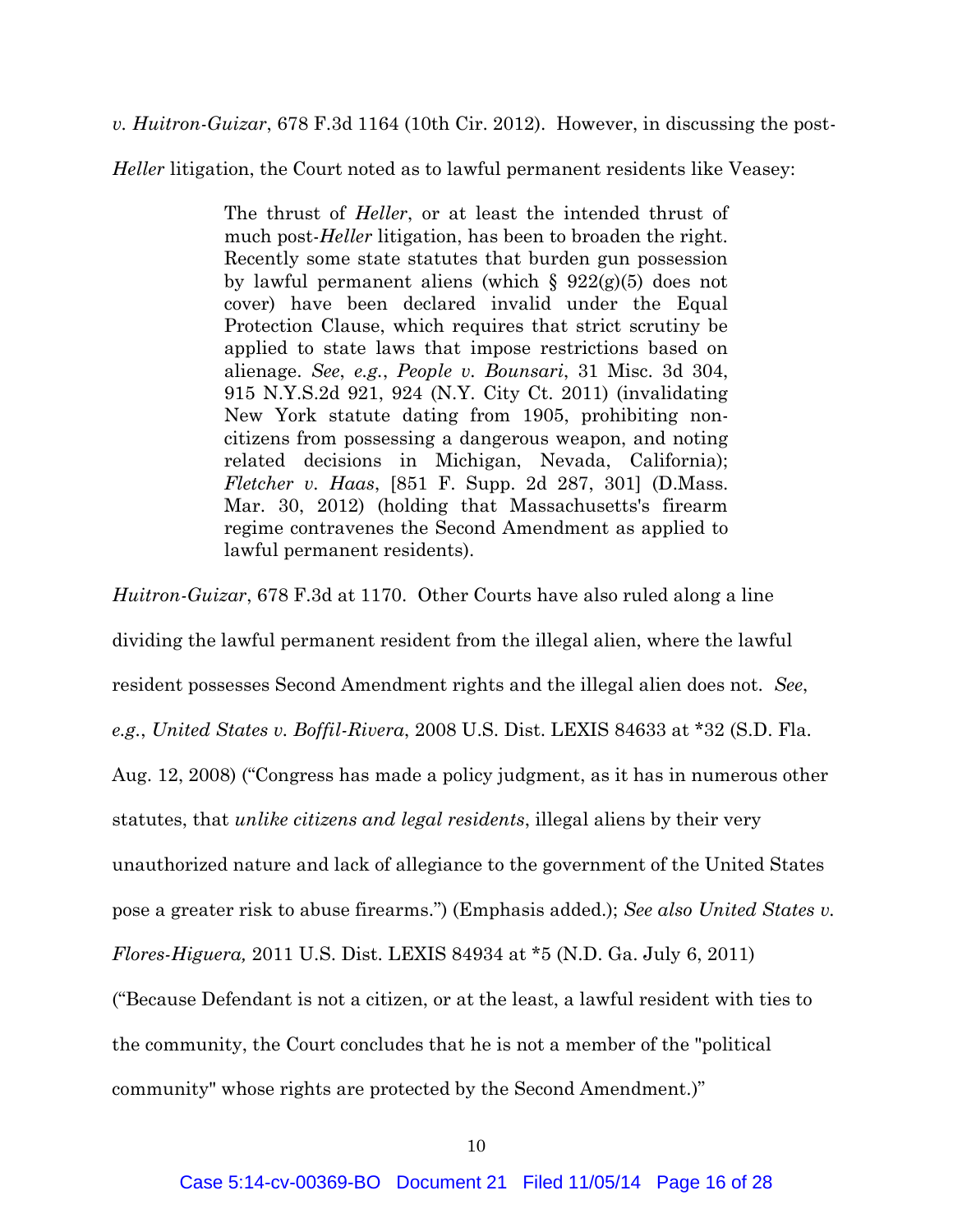The Court concluded in *Fletcher v. Haas*, 851 F. Supp. 2d 287 (D.Mass.,

2012):

With this framework in mind, I find no justification for refusing to extend the Second Amendment to lawful permanent residents. They have necessarily "developed sufficient connection with this country to be considered part of [the] community." *Verdugo-Urquidez*, 494 U.S. at 265. Professor Rosberg has identified as "the traditional premise of the country's immigration policy—that resident aliens are virtually full-fledged members of the American community, sharing the burdens of membership as well as the benefits." Gerald M. Rosberg, *The Protection of Aliens from Discriminatory Treatment by the National Government*, 1977 Sup. Ct. Rev. 275, 337 (1978). And then-Professor Aleinikoff, a former General Counsel of the Immigration and Nationalization Service, observed a decade ago,

"Permanently residing aliens live and function much like citizens. They hold jobs, attend churches, send their children to school, and pay taxes. Children they give birth to in the United States are American citizens. From this perspective, the fact that aliens are not required by law to apply for citizenship is not surprising; in day-to-day terms, permanently residing aliens and citizens are already largely indistinguishable."

*Fletcher*, 851 F. Supp. 2d at 301 (quoting T. Alexander Aleinikoff, *Semblances of* 

*Sovereignty: The Constitution, the State, and American Citizenship* 173 (2002)).

Thus, the Court in *Fletcher* determined that the plaintiffs in that case, two lawful

permanent resident aliens, were entitled to Second Amendment rights. *Fletcher*,

851 F. Supp. 2d at 301-02. *See also State of Washington v. Ibrahim*, 164 Wn. App.

503, 514 (Wash. App. Div. 3, 2011) (legal alien's conviction for unlawful possession

of firearm reversed when statute barring lawful aliens from possessing firearms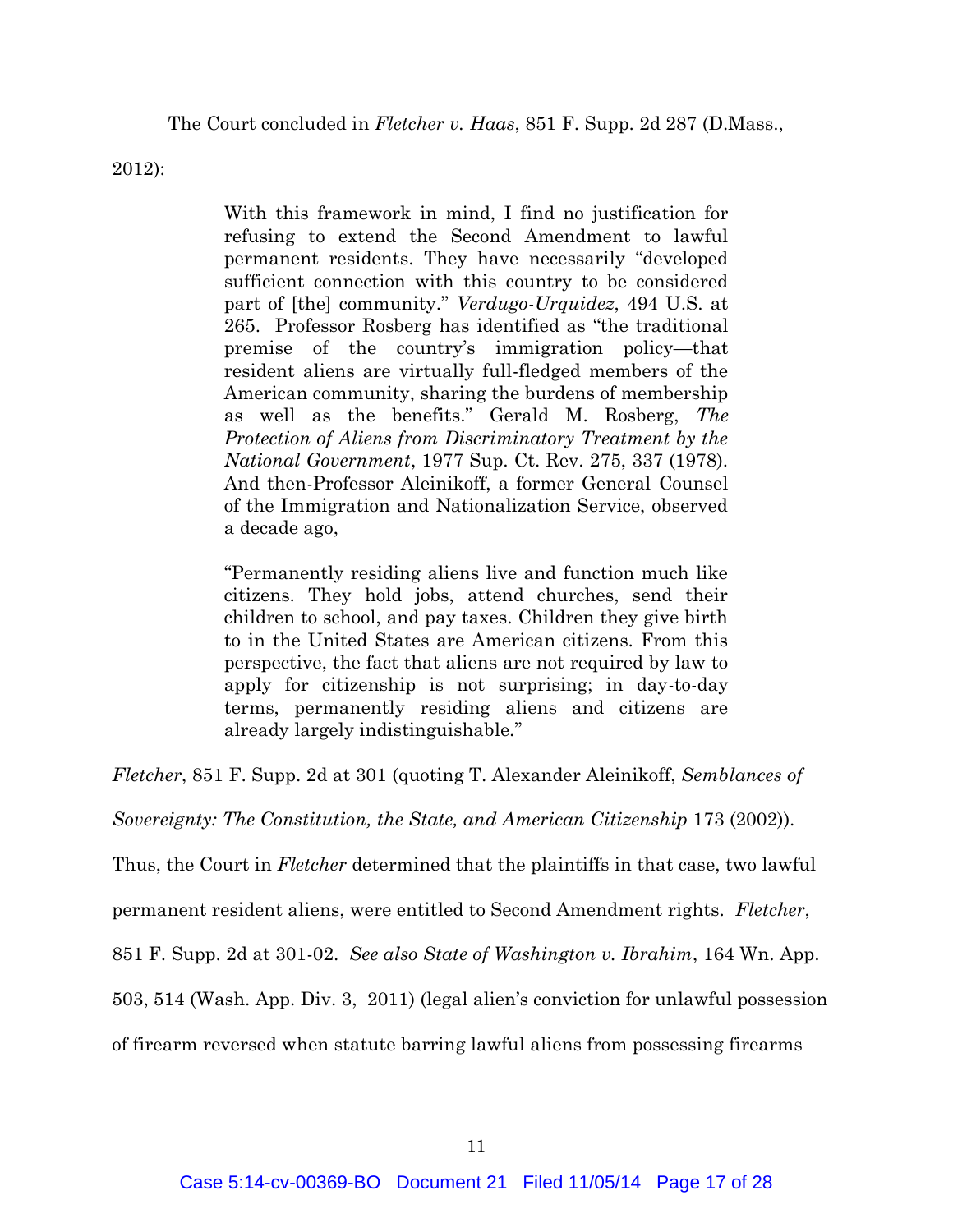found to unconstitutionally deny defendant 14th Amendment right to equal protection of law).

The Seventh Circuit has compared the analysis of infringements of Second Amendment rights to those of infringements of First Amendment rights (*See Ezell v. City of Chicago***,** 651 F.3d 684 (7th Cir. 2011) (ban on gun ranges within State limits ruled unconstitutional)**.** According to *Ezell*, infringements on the core Second Amendment right of possession for self-defense must satisfy a level of scrutiny approaching strict scrutiny. *Id.* at 708. This means North Carolina's prohibition, ". . . a severe burden on the core Second Amendment right of armed self-defense will require an extremely strong public-interest justification and a close fit between the government's means and its end." *Id.*Though the Fourth Circuit has yet to consider the specific issue raised in this case, the *Ezell* decision is comprehensive, well-considered, and its holdings and reasoning should be followed by this Court. Doing so, it is evident North Carolina cannot defend its arbitrary ban. Further, under any level of scrutiny (rational basis not even being up for consideration under *District of Columbia v. Heller*, 128 S. Ct. 2783, 2818, fn 27 (2008)), North Carolina's statute fails.

Further, while North Carolina trusts lawful resident aliens to openly carry firearms subject to certain exceptions, it is not always desirable, feasible or available to do so. The Seventh Circuit, in *Moore v. Madigan*, 702 F.3d 933 (7th Cir. 2012), held the ban of the public carrying of firearms violated the Second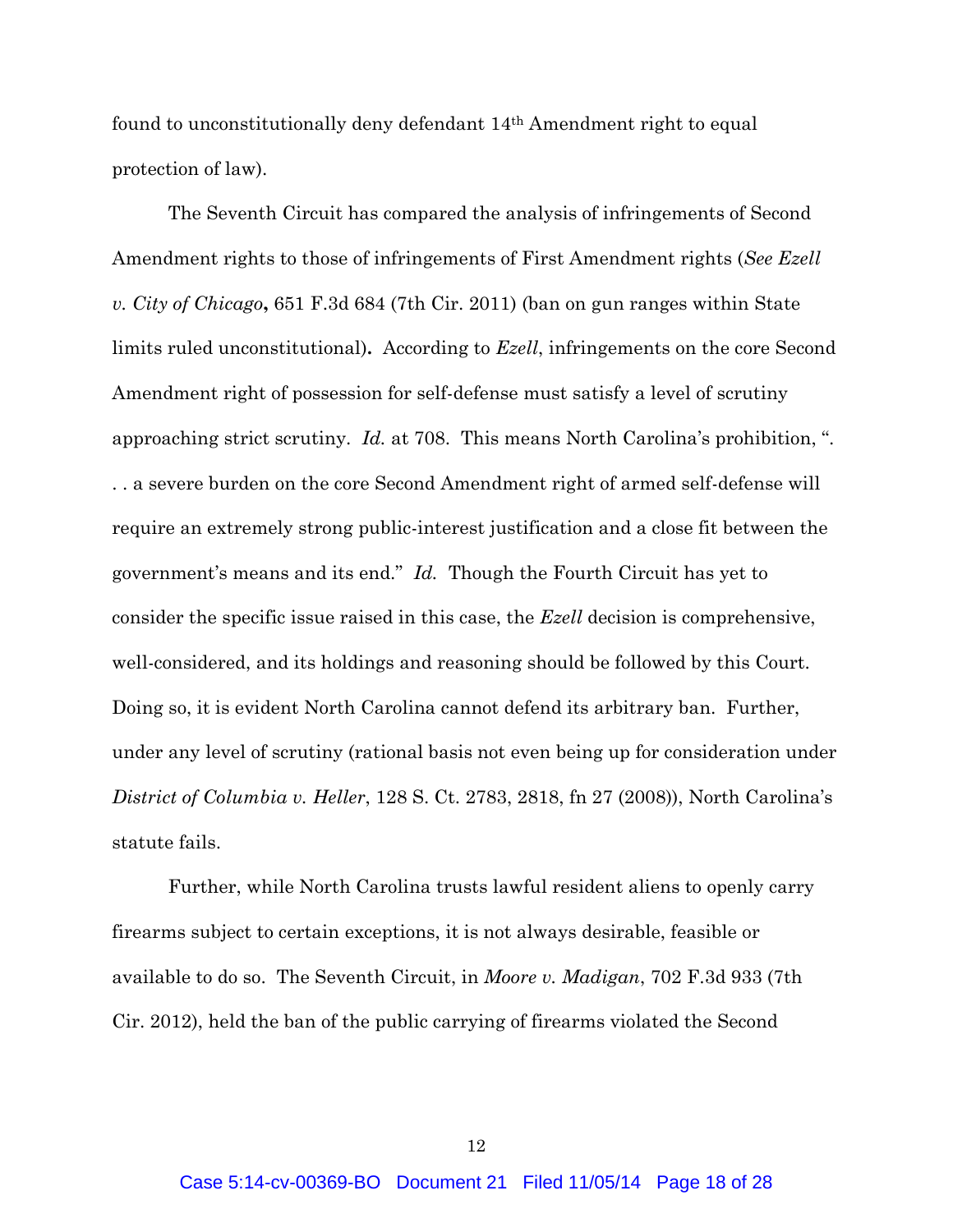Amendment and was unconstitutional, and noted the importance of the right to selfdefense:

> Both *Heller* and *McDonald* do say that "the need for defense of self, family, and property is most acute" in the home, *id*. at 3036 (emphasis added); 554 U.S. at 628, but that doesn't mean it is not acute outside the home. *Heller* repeatedly invokes a broader Second Amendment right than the right to have a gun in one's home, as when it says that the amendment "guarantee<sup>[s]</sup> the individual right to possess and carry weapons in case of confrontation." 554 U.S. at 592. Confrontations are not limited to the home.

*Id.* at 935-36.

This District had previously reached this legal conclusion in *Bateman v. Perdue*, 881 F.Supp.2d 709 (E.D.NC, 2012), where the portion of the North Carolina Riot Control Act of 1969 which prohibited residents from bearing arms for selfdefense was an unconstitutional violation of Second Amendment rights. *Id.* at 716. The Court in *Bateman* applied strict scrutiny to the prohibition, as the plaintiffs were law-abiding residents of the State. *Id.* at 715. The law-abiding Plaintiffs in this case deserve the same consideration, especially since they are members of a suspect class being discriminated against solely for that reason.

Plaintiffs as legal aliens enjoy Second Amendment rights, which includes the right to carry firearms in public for self-defense. "Although considerable uncertainty exists regarding the scope of the Second Amendment right to keep and bear arms, it undoubtedly is not limited to the confines of the home." *Id.* at 714. If legal aliens (like everyone else) are considered trustworthy enough to carry openly, then it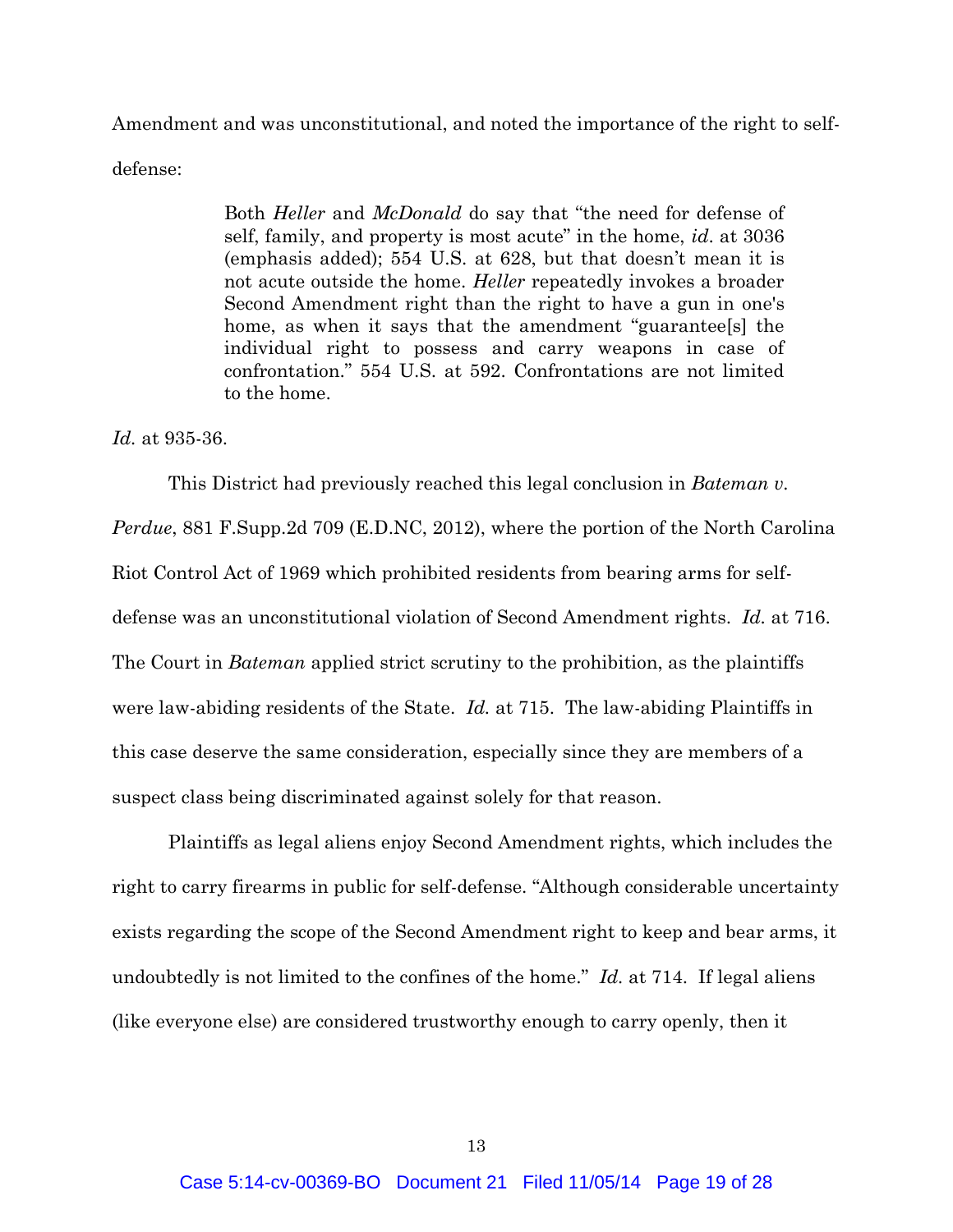serves no governmental purpose to deny them the right to concealed carry, in the manner exercised and enjoyed by citizens.

II. PLAINTIFFS WILL SUFFER IRREPARABLE HARM IN THE ABSENCE OF PRELIMINARY INJUNCTIVE RELIEF.

Veasey, and other members and supporters of SAF, enjoy a fundamental right to keep and bear arms. *McDonald v. City of Chicago*, 130 S. Ct. 3020, 3042 (2010) (majority op.) (Alito, J.). "[T]he inherent right of self-defense has been central to the Second Amendment right." *Heller*, 128 S. Ct. at 2817. The denial of constitutional rights, even if such deprivation were temporary, constitutes irreparable harm for purposes of granting injunctive relief (*See*, *e.g.*, *Centro Tepeyac v. Montgomery County*, 722 F.3d 184, 191 (4th Cir. 2013) (First Amendment freedom of speech) (citing *Elrod v. Burns*, 427 U.S. 347, 373, (1976)); *See also Legend Night Club v. Miller*, 637 F.3d 291, 302 (4th Cir. 2011) (unconstitutional ban on adult entertainment by establishments with liquor license a violation of First Amendment).

As noted above, in *Ezell* the Seventh Circuit favorably compared the fundamental freedoms of the Second Amendment to those fundamental freedoms of the First Amendment and deemed the deprivation of either to be irreparable harm. The *Ezell* Court held that "[t]he loss of a First Amendment right is frequently presumed to cause irreparable harm based on 'the intangible nature of the benefits flowing from the exercise of those rights; and the fear that, if those rights are not jealously safeguarded, persons will be deterred, even if imperceptibly, from exercising those rights in the future.' . . . The Second Amendment protects similarly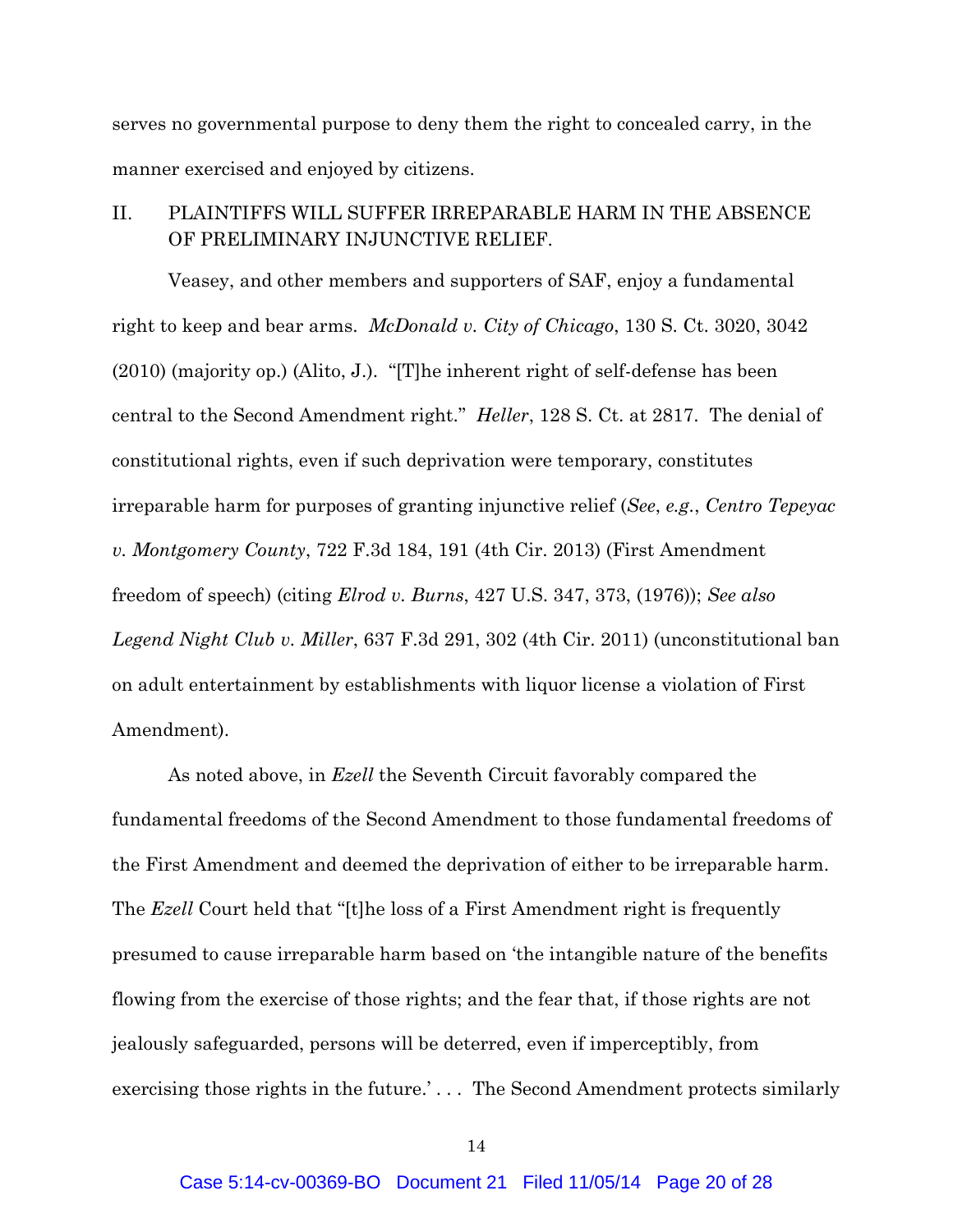intangible and unquantifiable interests. *Heller* held that the Amendment's central component is the right to possess firearms for protection. (cite omitted). Infringements of this right cannot be compensated by damages." *See Ezell*, 651 F.3d at 699.

Put simply, if N.C.G.S.  $\S 14-415.12(a)(1)$  is not enjoined, legal aliens including the Plaintiffs will continue to be unconstitutionally frustrated in their ability to exercise their fundamental Second Amendment rights.

Considering that the Second Amendment exists to secure the right of armed self-defense, the inability for legal aliens to defend themselves against violence in a manner allowed not only by the vast majority of the United States, but also allowed to North Carolina residents who are U.S. citizens, also causes a profound loss of a sense of one's security, to say nothing of the irreparable harm resulting from a successful criminal attack. Thus, the irreparable harm flowing from any delays in obtaining relief is palpable.

Additionally, the deprivation of the right of lawful resident aliens to be treated equally under the law, and instead being discriminated due to their alienage classification, in violation of the Equal Protection Clause of the Fourteenth Amendment, is an irreparable harm that continues so long as the offending statute is in place. Equal protection "is essentially a direction that all persons similarly situated shall be treated alike." *City of Cleburne v. Cleburne Living Center*, 473 U.S. 432, 439 (1985). "When an alleged constitutional right is involved, most courts hold that no further showing of irreparable injury is necessary." *Kikumura v.*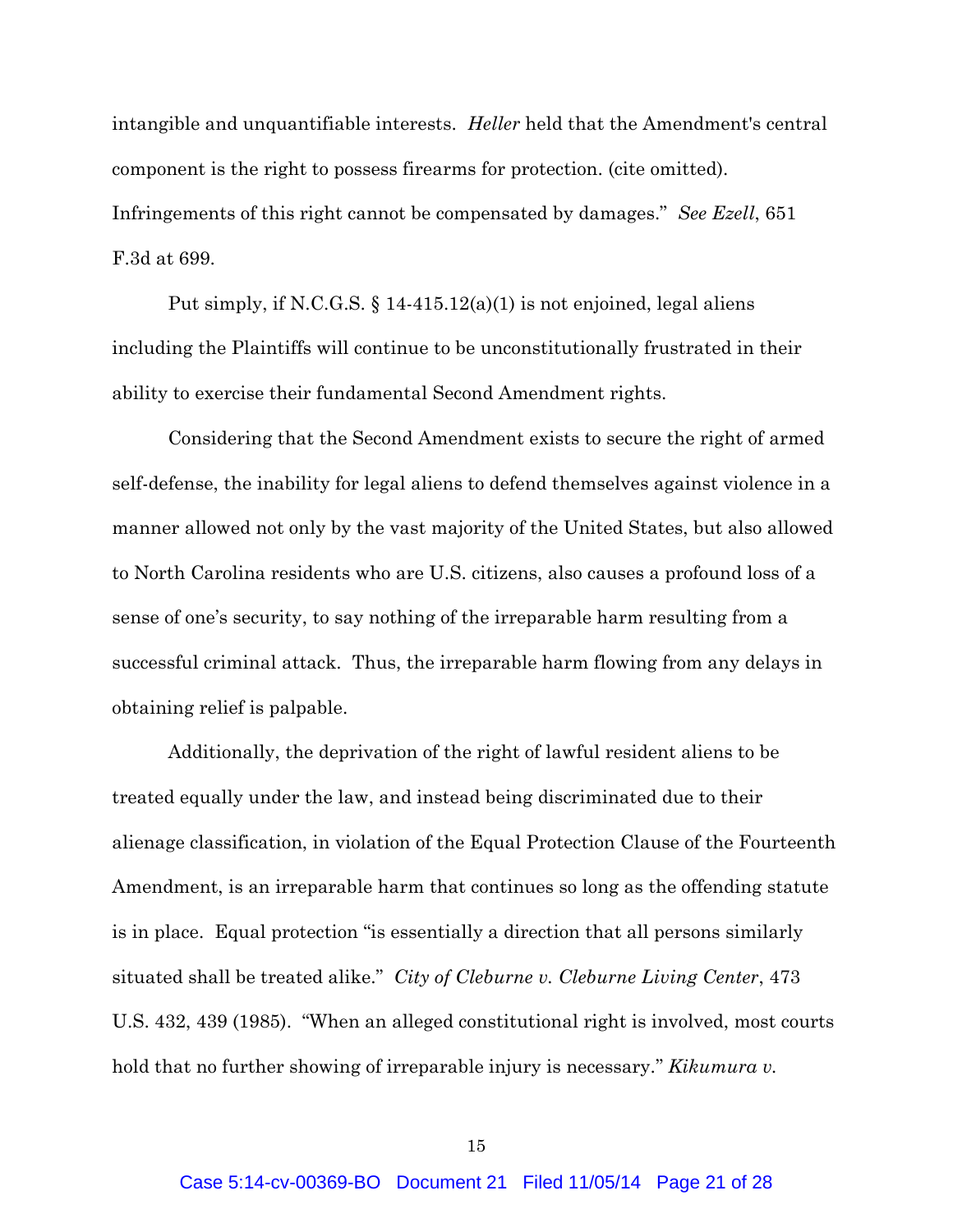*Hurley*, 242 F.3d 950, 963 (10th Cir. 2001) (citing 11A Charles Alan Wright *et al*., Federal Practice and Procedure § 2948.1 (2d ed. 1995)); *See also Rum Creek Coal Sales, Inc. v. Caperton*, 926 F.2d 353, 362 (4th Cir. 1991); *Ezell*, 651 F.3d at 699.

Under both the Second and Fourteenth Amendments, Plaintiffs are currently suffering the irreparable harm of the deprivation of their constitutional rights, and will continue to suffer said irreparable harm every day N.C.G.S. § 14-415.12(a)(1) is not enjoined.

## III. TRADITIONAL LEGAL REMEDIES ARE INADEQUATE TO RELIEVE THE HARM OF THE BAN ON REGISTRATION BY LEGAL ALIENS.

There is no way to quantify, in terms of money damages, the inability to engage in protected Second Amendment activity such as the concealed carry of a firearm such as a handgun for self-defense, or the discrimination of being classified solely based on alienage in violation of Fourteenth Amendment Equal Protection rights. The infringement of constitutional rights is frequently considered to be beyond quantification with money damages. This includes infringements of Second Amendment rights. *See Ezell*, 651 F.3d at 699; *See also*, *e.g.*, *Legend Night Club*, 637 F.3d at 302; *Lux v. Judd*, 842 F.Supp.2d 895, 904 (E.D.Va 2012) (First Amendment free association rights).

No legal remedies will be available to legal aliens whose concealed carry permits will be refused because non-citizens are denied Second Amendment rights or the equal protection of North Carolina's firearms laws. And quite obviously, no legal remedies will suffice to compensate those killed or injured for the inability to lawfully possess concealed defensive arms, owing to North Carolina's ban.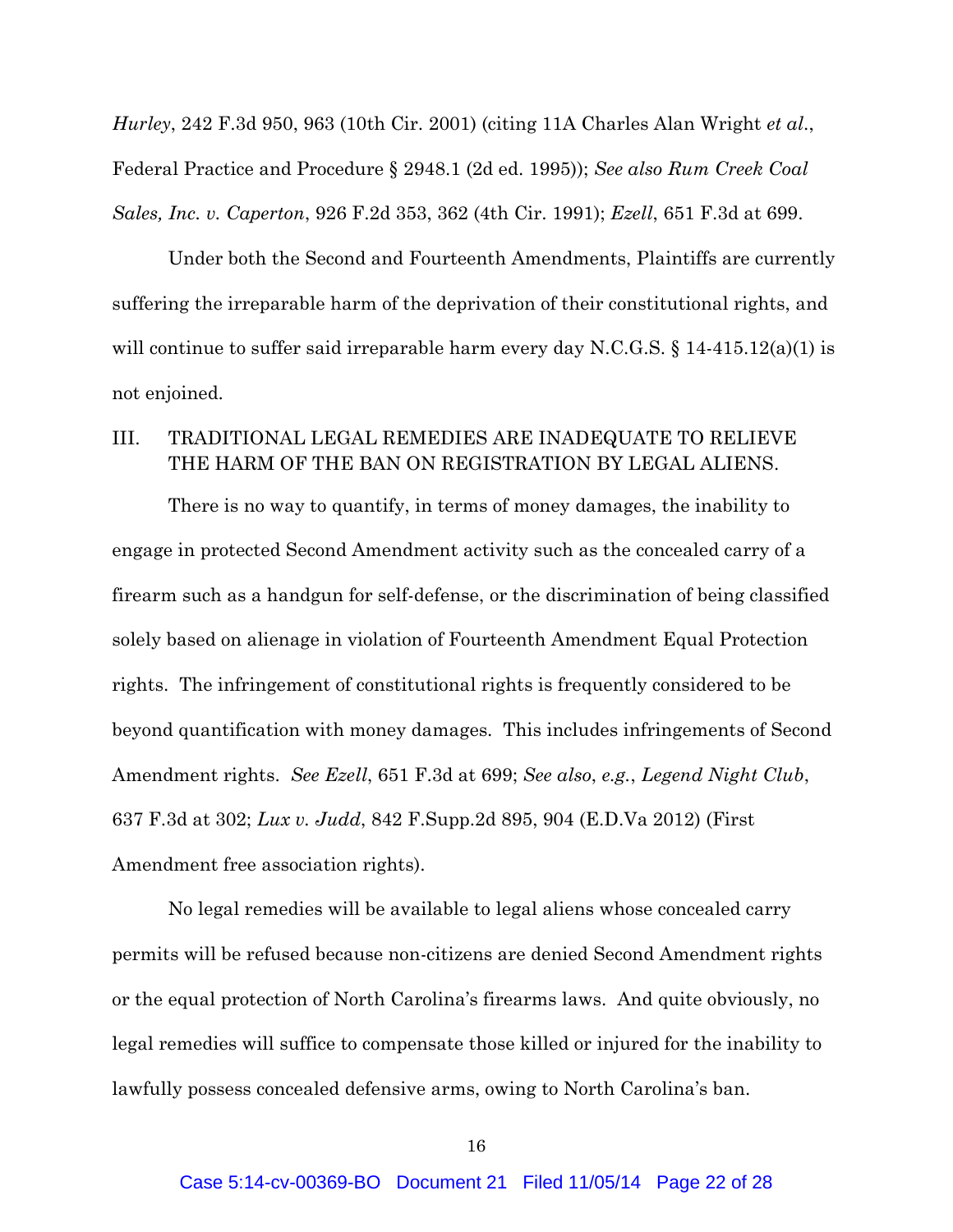## IV. PLAINTIFFS WILL PREVAIL ON THE MERITS, AS NORTH CAROLINA'S BAN ON CONCEALED CARRY PERMITS VIOLATES THEIR SECOND AND FOURTEENTH AMENDMENT RIGHTS.

*Possession of Handguns for Lawful Purposes Including Self-Defense Lies at the Core of the Second Amendment.*

"[P]laintiffs seeking preliminary injunctions must demonstrate that they are likely to succeed on the merits. *Winter*, 555 U.S. at 20. Although this inquiry requires plaintiffs seeking injunctions to make a 'clear showing' that they are likely to succeed at trial, *Real Truth* [*About Obama, Inc. v. FEC*], 575 F.3d at 345 [(4th Cir. 2009)] plaintiffs need not show a certainty of success." *Pashby*, 709 F.3d at 321; *See also League of Women Voters of N.C. v. North Carolina*, 2014 U.S.App. LEXIS 18764 at \*51 (4th Cir. 2014). In this case, Plaintiffs have made a clear showing they should win on the merits.

"[T]he Court has acknowledged that certain unarticulated rights are implicit in enumerated guarantees . . . fundamental rights, even though not expressly guaranteed, have been recognized by the Court as indispensable to the enjoyment of rights explicitly defined." *Richmond Newspapers v. Virginia*, 448 U.S. 555, 579-80 (1980). Unsurprisingly, the Supreme Court has noted that the enumerated, articulate right to possess a firearm for lawful purposes, most notably for selfdefense, are fundamentally core to the Second Amendment. *McDonald*, 130 S.Ct. at 3043.

In *Heller*, neither the D.C. Circuit nor the Supreme Court bothered to engage in any balancing test or other extended analysis before striking down Washington, D.C.'s ban on the possession of functional firearms for self-defense, as that law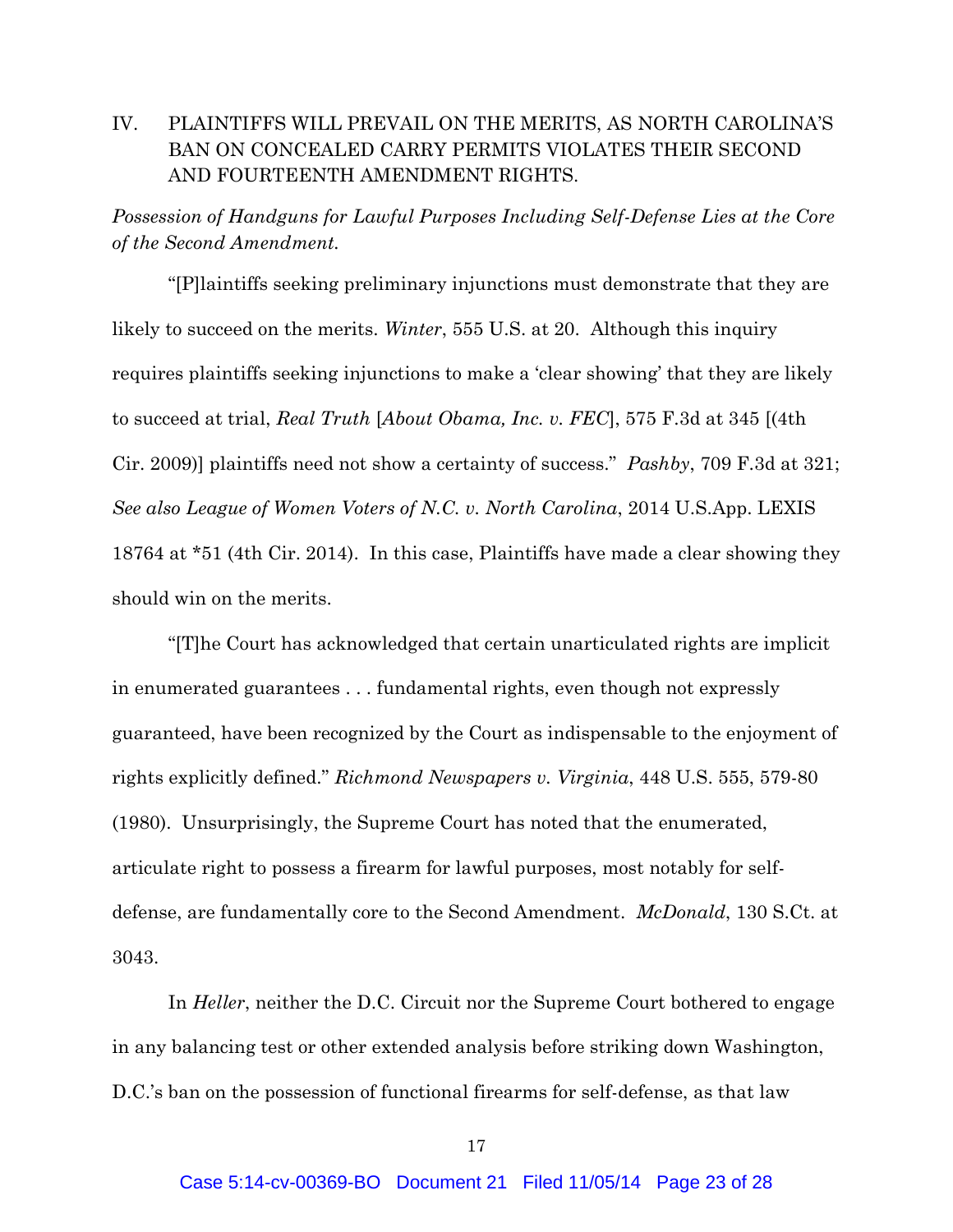literally contradicted a "core" aspect of Second Amendment rights. *Heller*, 128 S.

Ct. at 2818. A complete ban on concealed possession of firearms for an entire class

of legal North Carolina residents, based on nothing more than citizenship status,

will meet the same fate.

There is much precedent as to this issue. The District of Hawaii recently

enjoined a ban on lawful resident aliens from obtaining a permit to purchase

firearms. *Fotoudis v. City and County of Honolulu*, 2014 U.S.Dist. LEXIS 130525

(D.HI, September 17, 2014). The Court held:

The undisputed facts establish that Fotoudis, as a lawful permanent resident alien of the United States (and resident of Hawaii), was denied the opportunity to apply for a permit to acquire firearms solely because of his alienage. This classification violates the equal protection clause of the U.S. Constitution. HRS § 134-2(d) is thus unconstitutional as-applied to Fotoudis (and other lawful permanent resident aliens), and Defendants are therefore permanently enjoined from denying Fotoudis the opportunity (1) to apply for a permit to acquire firearms, and (2) to obtain such a permit, if he otherwise meets the qualifications of state law, as specifically set forth in the Conclusion of this Order.

*Id.* at \*9.

As to the concealed carry ban at issue in this case, the District Court in the

Western District of Arkansas recently entered a permanent injunction against the

exact same restriction (*See* Order of Final Judgment in *Pot v. Witt*, 3:13-CV-3102

(W.D.Ark.) dated May 8, 2014, attached hereto).

Just previous to the judgment in *Pot*, in *Nino de Rivera Lajous v. Sankey*,

4:13-CV-3070 (D.Neb.), the District Court entered a permanent injunction against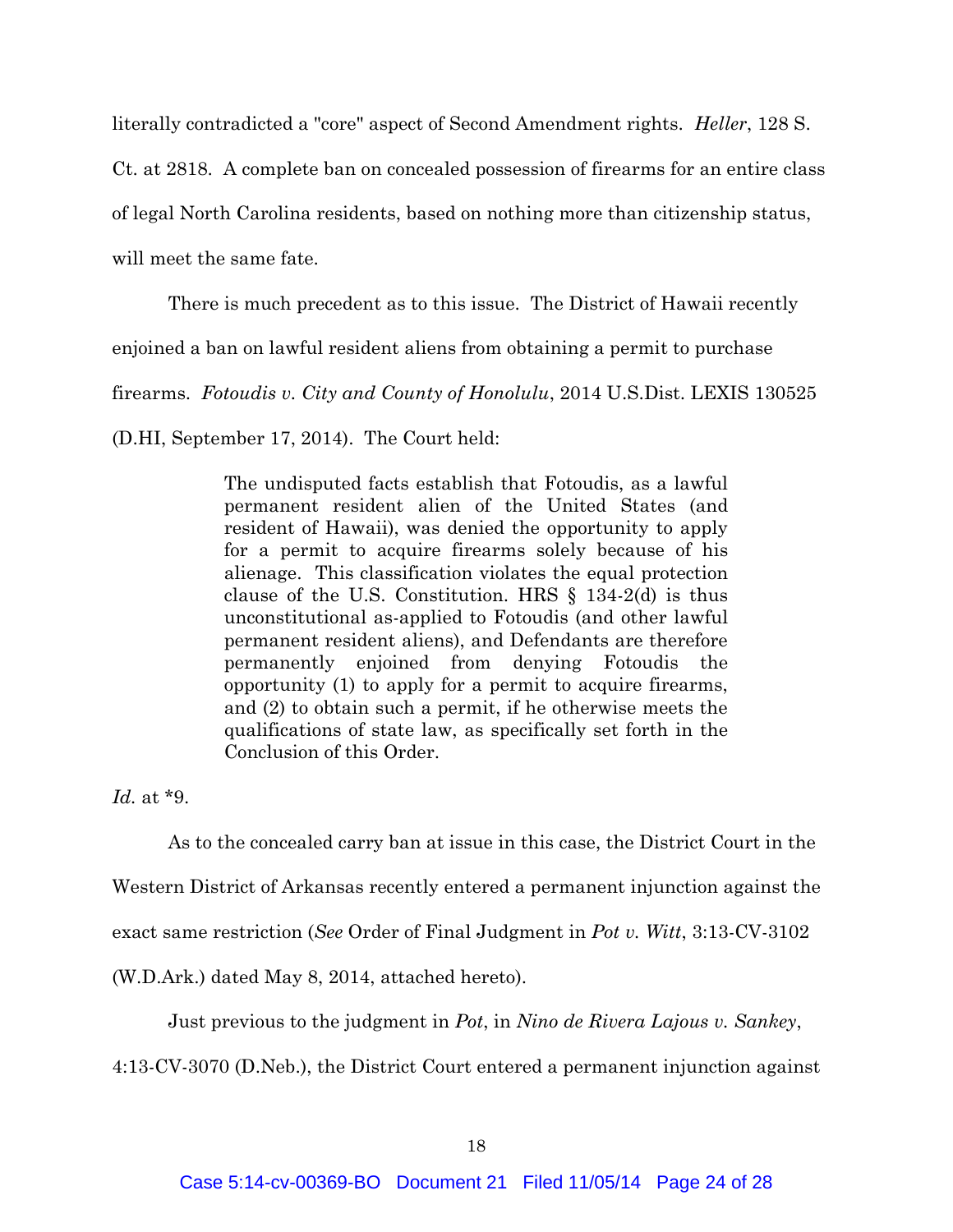an identically-discriminatory restriction (*See* Order of Final Judgment in 4:13-CV-

3070 dated October 15, 2013, attached hereto).

Further, in *Jackson v. Eden* [prev. *Hubbard*], 1:12-CV-421 (D.NM), a New

Mexico statutory restriction identical to that challenged here was permanently

enjoined as a violation of Fourteenth Amendment equal protection grounds on

March 31, 2014 (*See* Judgment in 1:12-CV-421, attached hereto). In the Opinion

accompanying the Judgment, the Court stated:

There is no argument made, much less any evidence proferred, that permanent resident aliens who reside in this country legally pose a greater danger when carrying a concealed loaded firearm than do United States citizens. Indeed, '[a]ny classification which treats all aliens as dangerous and all United States citizens as trustworthy rests upon a very questionable basis.' *Id.* at Doc. 59, p.9 (quoting *People v. Rappard*, 28 Cal.Ct.App. 302, 305 (Cal.Ct.App. 1972); *Fletcher*, 851 F.Supp.2d at 303 ("Any classification based on the assumption that lawful permanent residents are categorically dangerous and all American citizens by contrast are trustworthy lacks even a reasonable basis.")).

The *Jackson* Court went on to hold:

The Court concludes that the citizenship provision in [the New Mexico concealed carry statutes] violates the Equal Protection Clause of the United States Constitution as applied to permanent resident aliens, like Plaintiff Jackson, who are otherwise qualified to obtain a concealed carry license. Accordingly, Plaintiffs have prevailed on the merits of their Equal Protection claim.

*Jackson*, 1:12-CV-421 at Doc.59, p.10).

Finally, Plaintiffs' position has been supported by case law since 2011, just

months after the *McDonald v. City of Chicago* decision. *See Smith v. State of South*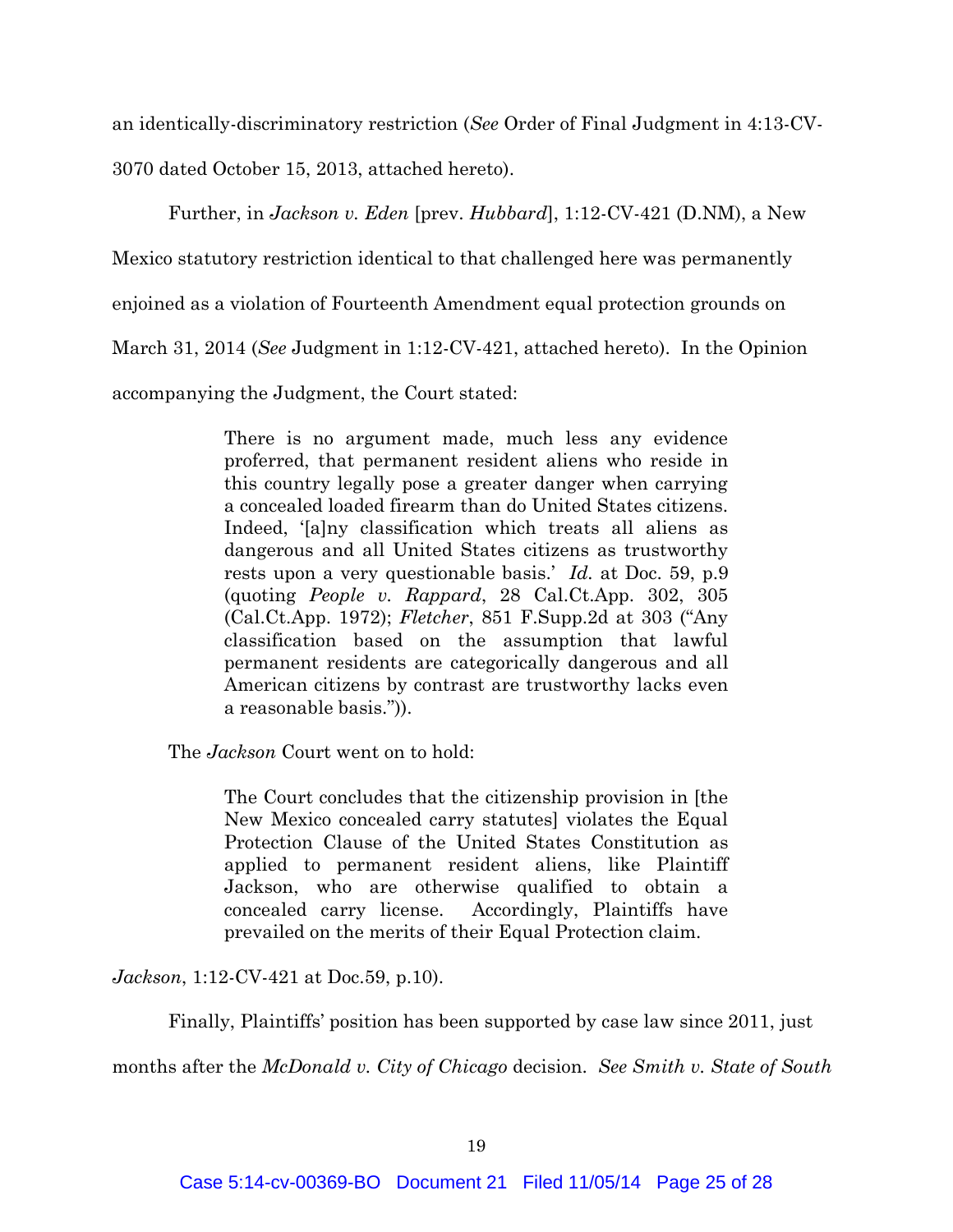*Dakota*, 781 F.Supp.2d 879, 886 (D.SD, 2011) (prohibiting lawful resident aliens from obtaining concealed carry permits is not narrowly tailored and violates Equal Protection Clause under strict scrutiny analysis).

North Carolina's statute strongly fails all four preliminary injunction factors. As noted in the numerous other similar cases, it is not within the State's constitutional power to ban otherwise qualified legal alien residents from possessing concealed firearms, including handguns which have been expressly deemed constitutionally protected by the Supreme Court. *See Heller*, 128 S.Ct. at 2817-18 ("Under any of the standards of scrutiny that we have applied to enumerated constitutional rights, banning from the home 'the most preferred firearm in the nation to 'keep' and use for protection of one's home and family,' would fail constitutional muster"). That North Carolina has such a ban violates the Second and Fourteenth Amendments.The State has no interest, let alone an extremely strong one, in denying all legal aliens the fundamental Second and Fourteenth Amendment rights of handgun possession in the same manner available to citizens.In light of the above, a preliminary injunction against the enforcement of N.C.G.S. § 14-415.12(a)(1) should be immediately entered.

### V. THE BALANCE OF INTERESTS FAVOR IMMEDIATE INJUNCTIVE RELIEF.

The Plaintiffs are certain to prevail on the merits. Absent relief, they will continue to suffer irreparable injury in the loss of Second and Fourteenth Amendment rights, if not actual physical harm. The State has no legitimate interest in the prohibition; and the public interest strongly favors equal protection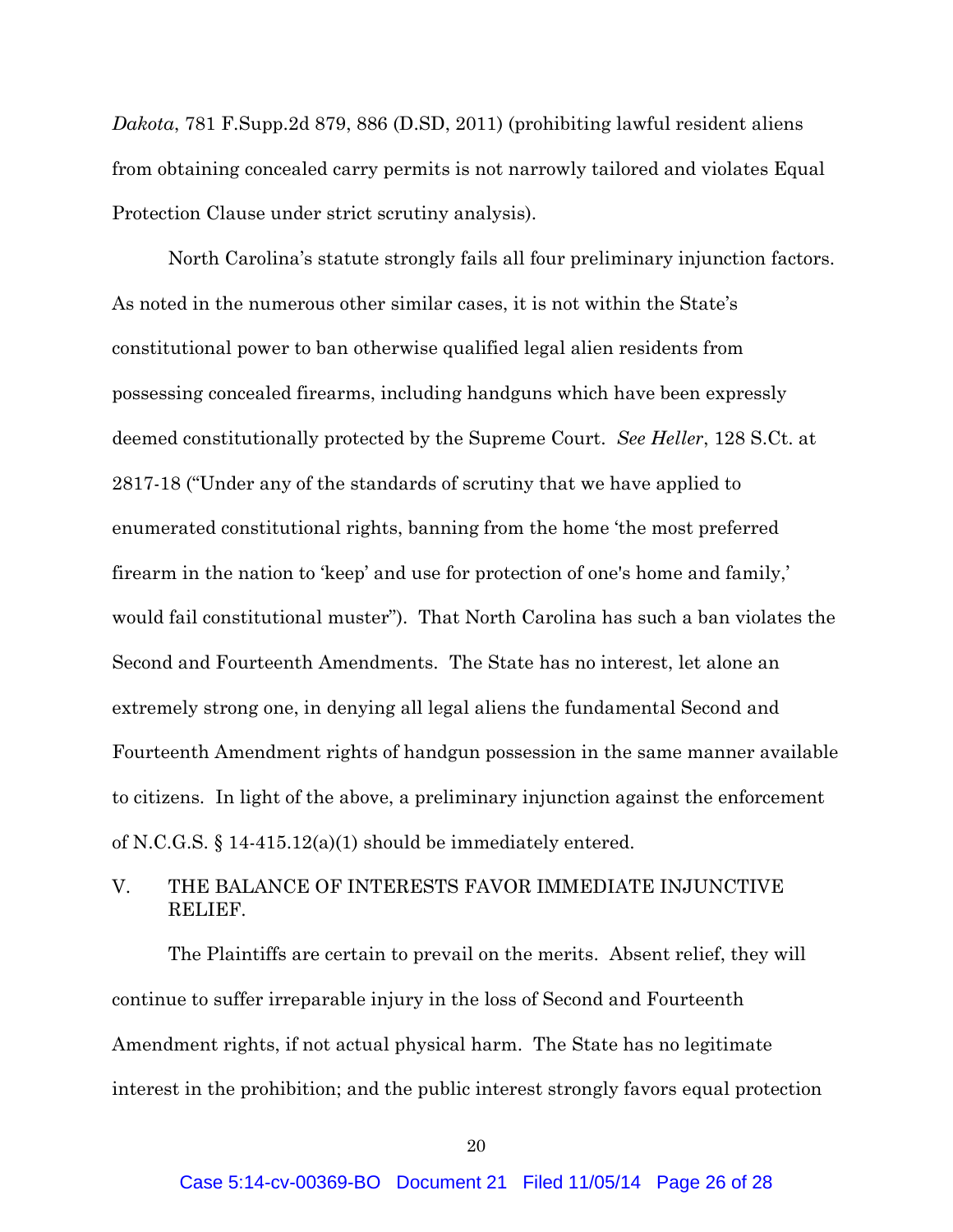of the law, and the respecting of fundamental rights, to say nothing of the ability of all qualified North Carolina residents to defend themselves equally. The balance of interests could not more completely tilt in favor of immediate injunctive relief.

#### *CONCLUSION*

North Carolina cannot deny Second and Fourteenth Amendment rights to an entire class of its residents. Plaintiffs respectfully request that the motion for preliminary injunctive relief be granted.

Dated: November 5, 2014 Respectfully submitted,

By: <u>/s/ David G. Sigale</u> David G. Sigale

One of the Attorneys for Plaintiff

Lead Counsel Local Civil Rule 83.1 Counsel David G. Sigale, Esq. (#6238103 (IL)) Camden R. Webb, Esq. (#22374 (NC)) LAW FIRM OF DAVID G. SIGALE, P.C. WILLIAMS MULLEN 799 Roosevelt Road, Suite 207 301 Fayetteville Street, Suite 1700 Glen Ellyn, IL 60137 Raleigh, NC 27601 Tel: 630.452.4547 Tel. (919) 981-4000 Fax: 630.596.4445 Fax. (919) 981-4300 dsigale@sigalelaw.com crwebb@williamsmullen.com Admitted *pro hac vice*

Attorneys for Plaintiffs